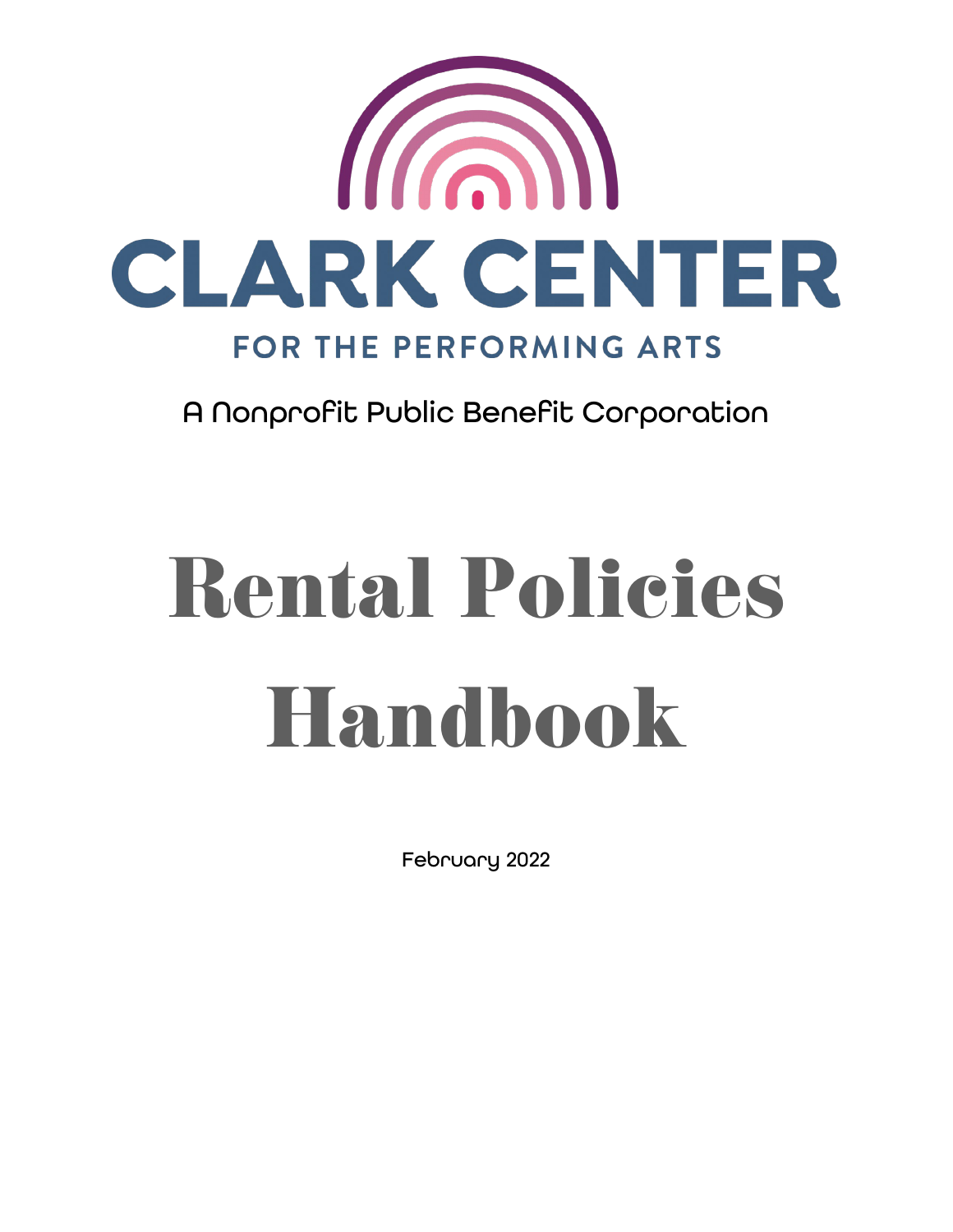#### **WELCOME TO THE CLARK CENTER FOR THE PERFORMING ARTS**

Thank you for choosing The Clark Center for the Performing Arts – the Central Coast's premier venue for world-class, professional performing arts in an intimate setting! The Center is a state-of-the-art hub for cultural events serving all the people of our community and their families, and we're happy to have you join us a facility renter.

Please take a moment to review our policies and feel free to contact us with any questions you may have about your rental or the Center in general. We look forward to working together to make your event a success!

Clark Center Management Business Office: (805) 489-4196 Website: www.clarkcenter.org

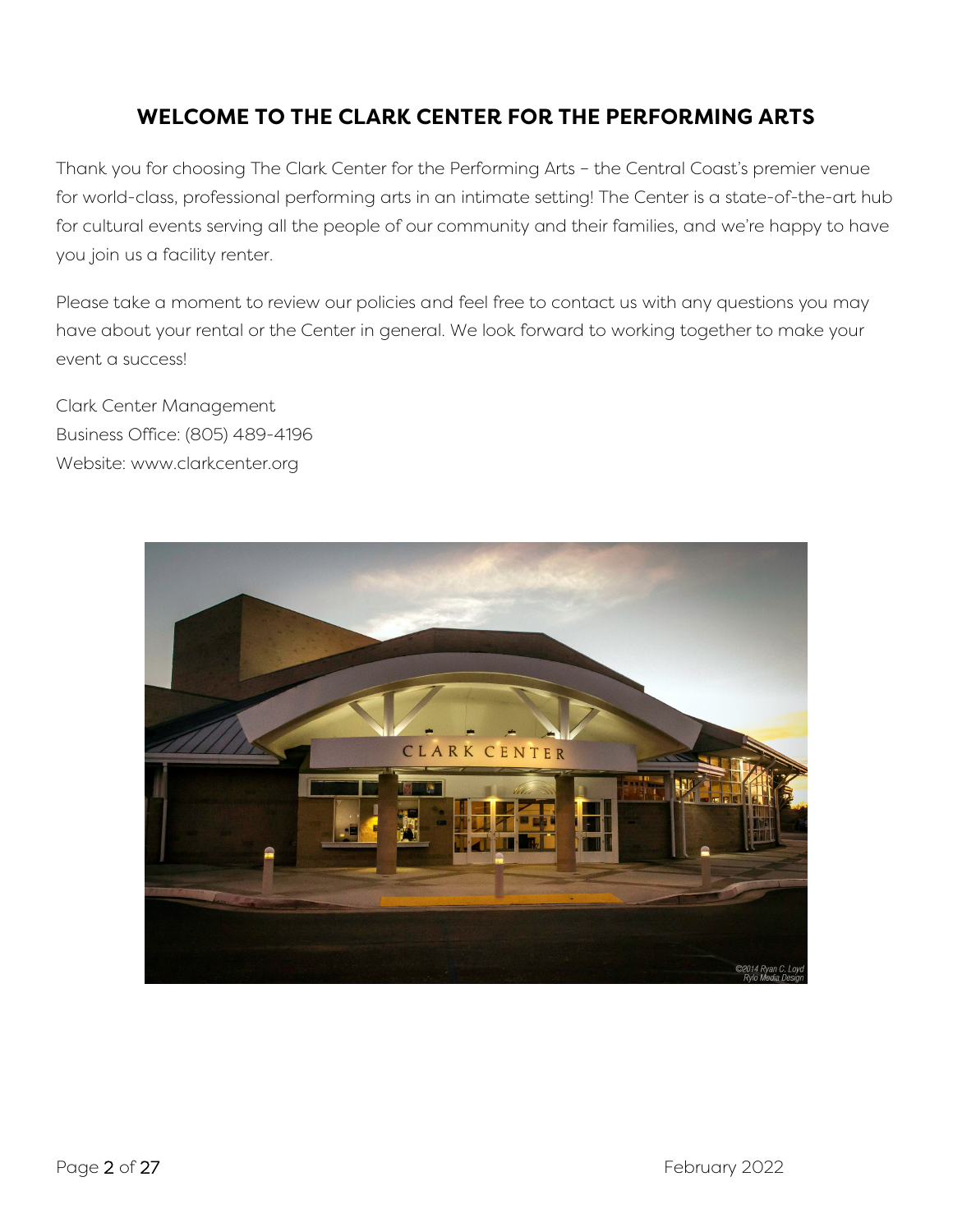#### **TABLE OF CONTENTS**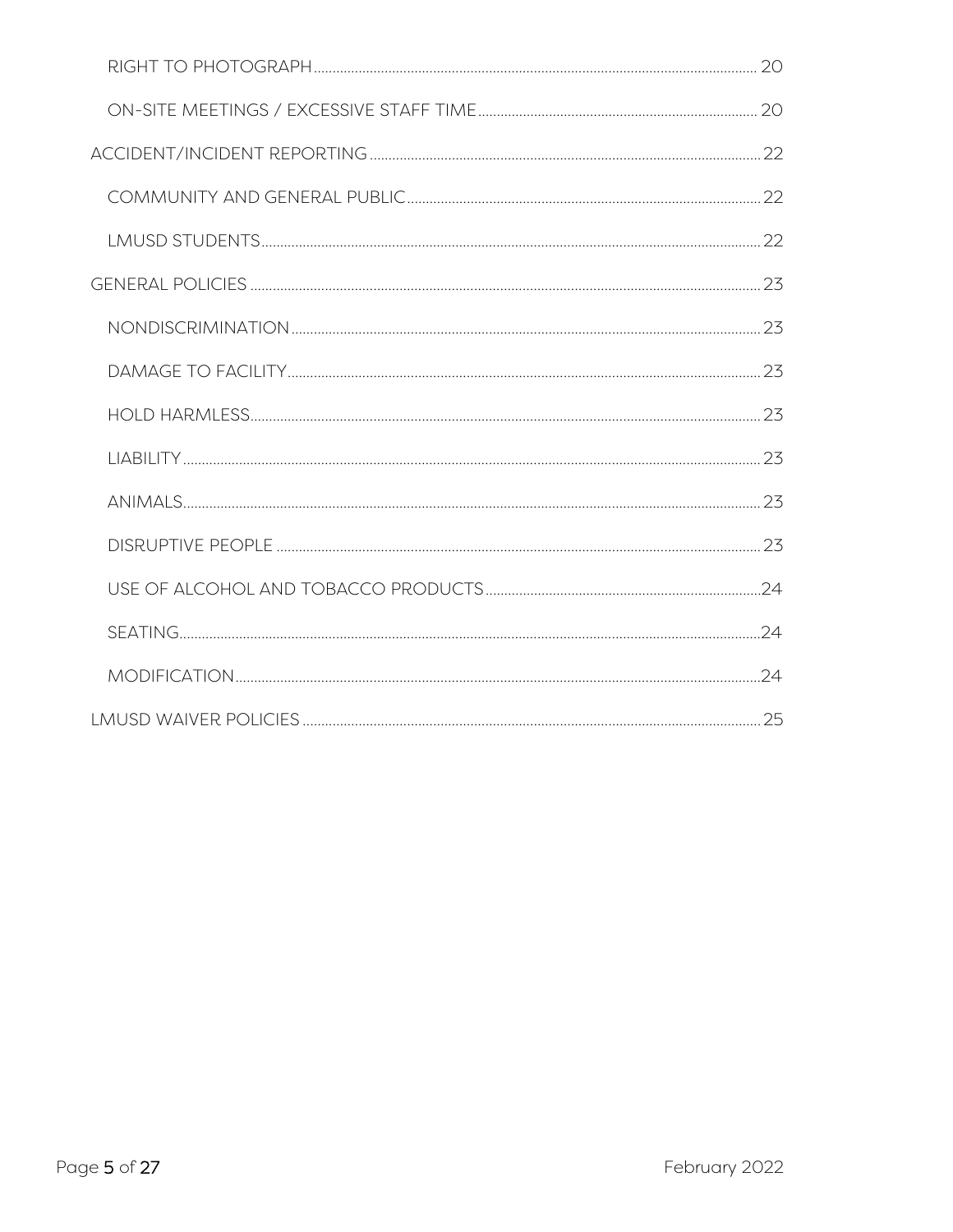## BOOKING & PAYMENT POLICIES

<span id="page-5-1"></span><span id="page-5-0"></span>HOLDS & BOOKING - The Contract Manager will temporarily hold a date for a rental client for up to 10 days while the client is negotiating talent routing or other date-specific production matters related to that date. Should a second renter make a request for the same day within the hold period, that renter will be considered a back-up hold. If the original renter has not fully-executed their contract by the end of their 10-day hold, the date will be forfeited and given to the other party. Date is fully secured when a rental deposit and signed contract have been received by the Clark Center. Dates may be booked up to eighteen months (19 months for District Renters) in advance.

<span id="page-5-2"></span>DISCRETIONARY BOOKING - Requests for rental may be denied at the discretion of theater management if the proposed event presents a potential conflict to the target market of a previously scheduled event or competes with in-house programming or long-standing events of outside producers. Similarly, management reserves the right to approve all performance content and activities to ensure appropriate standards of quality and decency. All bookings must have fully-executed contracts on file 90 days prior to load-in to guarantee tech crew & staff availability.

<span id="page-5-3"></span>PAYMENT POLICY - All checks should be made out to "Clark Center for the Performing Arts, Inc." Payment of the Rental Deposit is required before a date is considered confirmed at the Clark Center and must be received within 10 days of Hold request. Rental deposit rates are \$250.00 total for the Studio Theater and \$250.00 per day (capped at \$1000.00) for the Forbes Theater. A final bill will be generated within 10 business days of the event showing all labor, overtime or additional charges. Amounts due will be deducted from the box office settlement, if any. If the funds generated by the box office are not enough to cover the expenses, payment must be received within 30 calendar days of invoice date. It is Clark Center policy to turn all accounts over to collection immediately following the 60-day payment window without exception.

<span id="page-5-4"></span>REFERENCES - CLARK CENTER reserves the right to require and process business references, contacts and venue production references and to research past events in which the RENTER, act and/or subcontractors have produced similar events.

<span id="page-5-5"></span>CANCELLATION - In as much as the Clark Center is reserving the theater for RENTER's event, we are denying it to others. Therefore, the following cancellation policy is strictly enforced: The RENTER may cancel the event at any time up to 60 days before load-in with loss of deposit plus any expenses incurred by the Clark Center. Cancellation of the event with less than 60 days notice will cause RENTER to be liable for the entire rental amount unless the dates are booked by a new renter. The Clark Center retains the right to cancel this contract with written notice at any time for cause. "Cause" may include, but is not limited to:

- Misrepresentation of the event
- Lack of insurance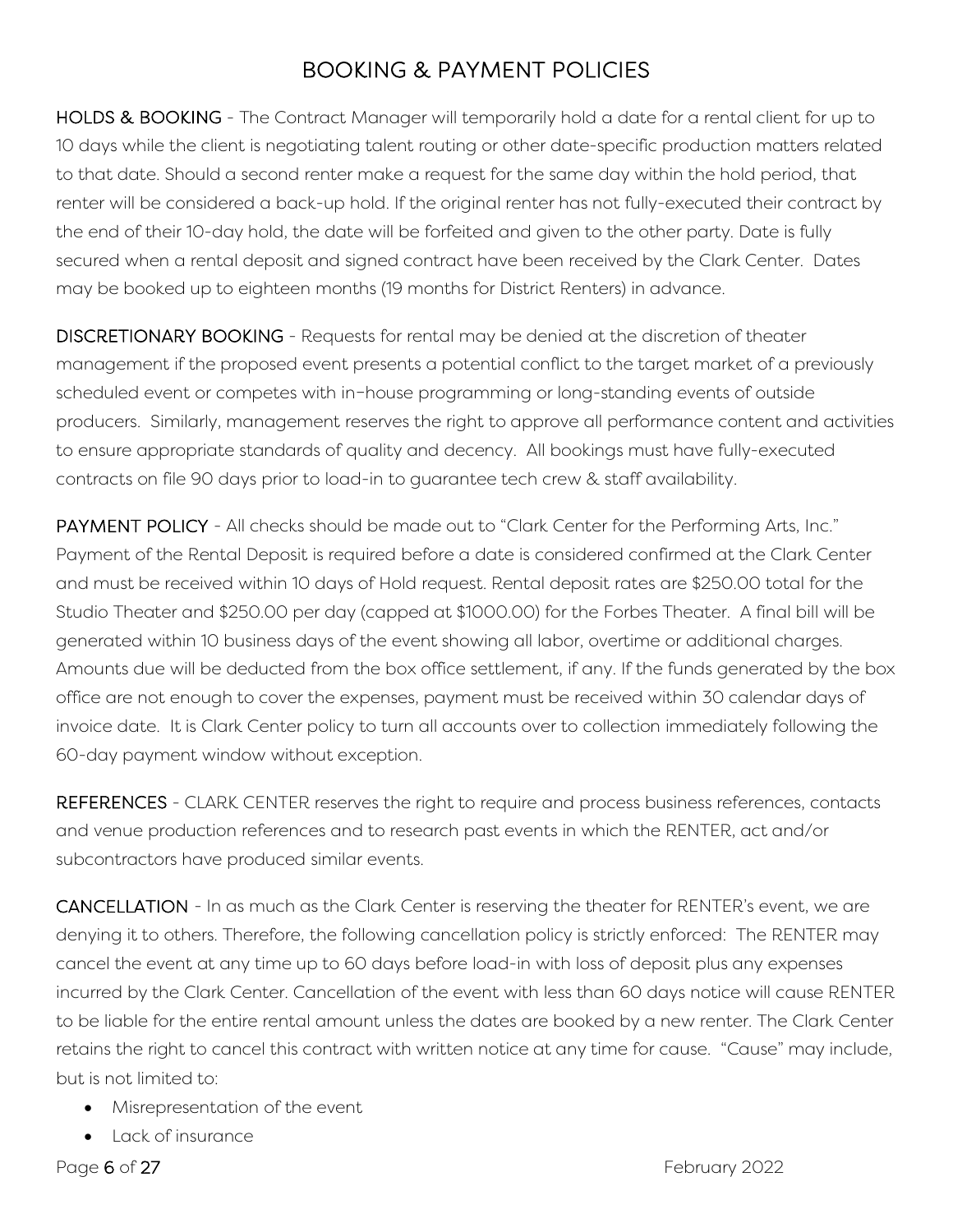- Bounced check
- Unsatisfactory reference checks
- Threats of violence or actual violence to any Clark Center employee or subcontractor by RENTER's employees, invitees or subcontractors
- Threats of damage or actual damage to the Clark Center by RENTER's employees or subcontractors
- Damage or theft of Clark Center property by RENTER's employees or subcontractors, safety concerns as determined by Clark Center staff, or failure to abide by the terms and conditions of this rental contract.

Cancellation by the Clark Center for cause will result in the loss of the entire rental amount. Cancellation of the event, for any reason, entitles the ticket purchaser to a full refund, including service charges, payable at the place of ticket purchase within 48 hours of the date of cancellation. RENTER will be responsible for the cost of any service charges refunded to the ticket purchaser and any costs incurred to date by the Theater.

<span id="page-6-0"></span>INSURANCE – RENTER is required to maintain a minimum \$2,000,000 liability insurance policy. The RENTER must secure the policy as CLARK CENTER does not provide insurance. RENTER must provide 2 separate CERTIFICATE OF LIABILITY INSURANCE and attached endorsement documents naming both the Clark Center Clark Center and Lucia Mar Unified School district, respectively as additionally insured certificate holders for all rental dates, including Load-in/Rehearsal and Event. The necessary language to be used to list our organizations as additionally insured with respect to USERS rental dates/Event can be found on page 6 of renter's fully-executed contract.

This proof shall be submitted in no event less than 30 days before load-in or before tickets go on sale, whichever comes first. This allows time for corrections if needed. CLARK CENTER reserves the right to demand a copy of the actual policy. Should such a certificate not be received within 90 days of the event, the event will be cancelled without refund to the RENTER. NO CERTIFICATE MEANS NO EVENT. There can be no exceptions. Tickets for the EVENT will not be available for purchase or distribution until this certificate is received.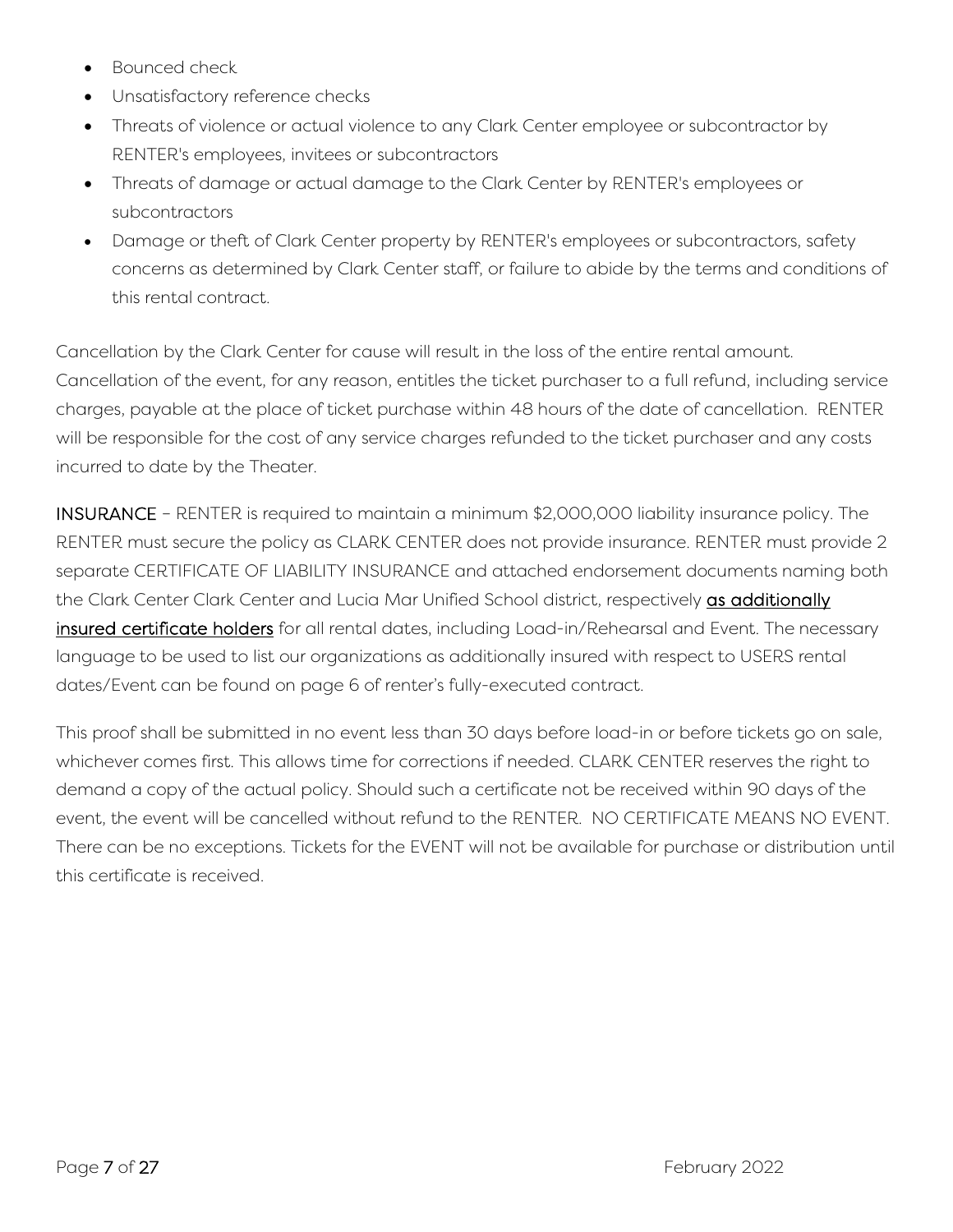### BOX OFFICE POLICIES

<span id="page-7-1"></span><span id="page-7-0"></span>CLARK CENTER BOX OFFICE REQUIREMENT - The Clark Center maintains its own box office operations for all events held at the Clark Center. Use of our box office service is required for all Clark Center events and is subject to the terms of your contract. Once your show has been confirmed and your deposit and certificate of insurances has been received, your show will be built into our system for advance sales through our Box Office, website and phone sales center.

The Clark Center will staff the box office on the night of your event for walk-up ticket sales and will-call ticket pick-up. The Clark Center will provide a report on the night of the event with a breakdown of all tickets sold. Ticket monies collected by the Clark Center will be settled with you within 10 business days after the event date. Box office fees in the amounts specified in the contract will apply to all tickets sold through the Clark Center Box Office and will be automatically charged to your rental contract. RENTER will be responsible for any and all customer credit card charge-backs for ticket purchases made through our Box Office.

The Clark Center Box Office reserves the right to add standard service fees, required of all purchasers, to the cost of your tickets at the time of transaction. All service, handling and other fees remain the property of the Clark Center or our service providers.

Subject to the approval of the Clark Center, you may have hard tickets printed by the Clark Center for sale off-site by renter, provided that no electronic or hard ticketing system is used, no additional service charges or fees are added, and patrons are not charged a higher rate. The quantity of hard tickets generated will automatically be deducted from the quantity available for sale on our website, retail sales locations, phone center and box office, and may not to exceed 500 tickets. The charge for hard ticket printing is specified in your contract.

<span id="page-7-2"></span>NO TICKET SALES WITHOUT SIGNED CONTRACT - No tickets for an event advertised to take place at the Clark Center may be sold without a signed contract and, certificate of insurance and fully paid deposit. Additionally, tickets for any event at the Clark Center may only be sold through our Box Office operations or via tickets consigned from our Box Office. RENTER or RENTER's organization or outside service providers may not sell tickets for any event at the Clark Center without prior written consent of our Box Office.

<span id="page-7-3"></span>TICKETS - Only tickets created and distributed by the Clark Center Box Office will be accepted for admission.

<span id="page-7-4"></span>Page 8 of 27 February 2022 LINK TO OUR ONLINE TICKETING SYSTEM - We will provide a link to your EVENT on our online ticketing system to use in your email and social networking marketing ninety (90) days prior to your event. Should you wish to have ticketing available earlier, please sent a written request to our business office. You agree not to engage in unfair marketing of this link, such as sending unsolicited commercial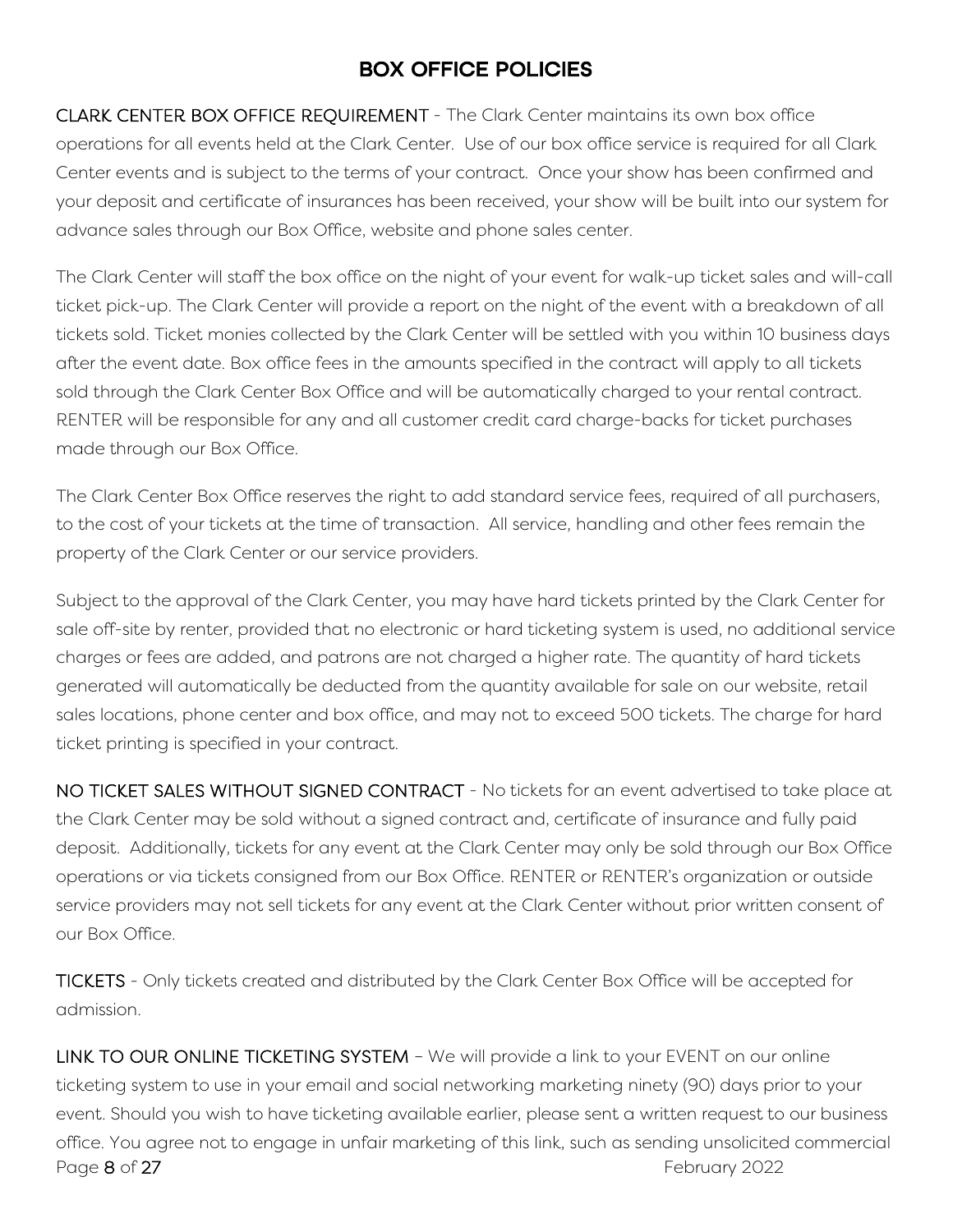emails (spam), using bait & switch tactics to drive traffic to your website, nor sending more than two emails per week to your opt-in lists regarding your event.

<span id="page-8-0"></span>LISTING ON OUR WEBSITE – All events will be listed on our website when ticket sales go live, providing we have all necessary information.

<span id="page-8-1"></span>EVERYONE MUST HAVE A TICKET - Everyone who enters the theater's lobby or auditorium must have a ticket to enter regardless of age (applies also to babes-in-arms). No one may be "walked in" by your producer or other staff.

<span id="page-8-2"></span>AGES FOR CHILD & SENIOR RATES - Should you choose to have special Child and/or Senior rates for your event, the Clark Center's standard ages limits for these rates apply. Children are considered anyone ages 12 and under. Seniors are anyone ages 62 and older. Student discounts, should you choose to make them available, must be given to any student, regardless of age, showing a student ID Card. This would include elementary, high school, college and adult education students.

<span id="page-8-3"></span>CAPACITY, FORBES HALL- The normal capacity of the Forbes Hall is 606 (plus 9 ADA seat locations), including all complimentary and give-away admissions. If the orchestra pit (at stage level, below ground or at ground level) is to be used for your event, or if the removable rows of seats are to be taken out for any reason, this number will be reduced. If the production requires that any seating areas be used for sound, lighting or other equipment, the capacity will also be reduced. Please take in to account the number of seats needed for performers as total seating capacity will be reduced due to performer seating needs.

<span id="page-8-4"></span>CAPACITY, STUDIO (BLACK BOX)- The capacity of the Studio Theater (Black Box) varies due to stage size. If the production requires that any seating areas be used for sound, lighting or other equipment, the capacity will also be reduced. Please take in to account the number of seats needed for performers as total seating capacity will be reduced due to performer seating needs.

<span id="page-8-5"></span>SEATING, FORBES HALL- The Clark Center's Forbes Hall has two seating options. General Admission: "first come first served", no seats reserved. Reserved Seating: different tickets (usually at different prices) are sold for different sections, most commonly Gold (front center section - 215), Silver (upper section - 314) and Bronze (boxes – 77 seats). A ticket is issued with a seat number corresponding to a specific seat in the auditorium. Different ticket prices may be charged for different sections. Please note that our box office will only allow offsite tickets to be sold by RENTER for general admission events. If reserved seating is chosen, sales will only be via the theater's box office, retail locations, phone center and website. No offsite sales will be allowed. Seating option may not be changed once tickets have gone on sale, so please make your decision carefully. Please be aware that orchestra pit seating may be removed at RENTER's request. Removal of pit seating reduces total capacity by 37 seats.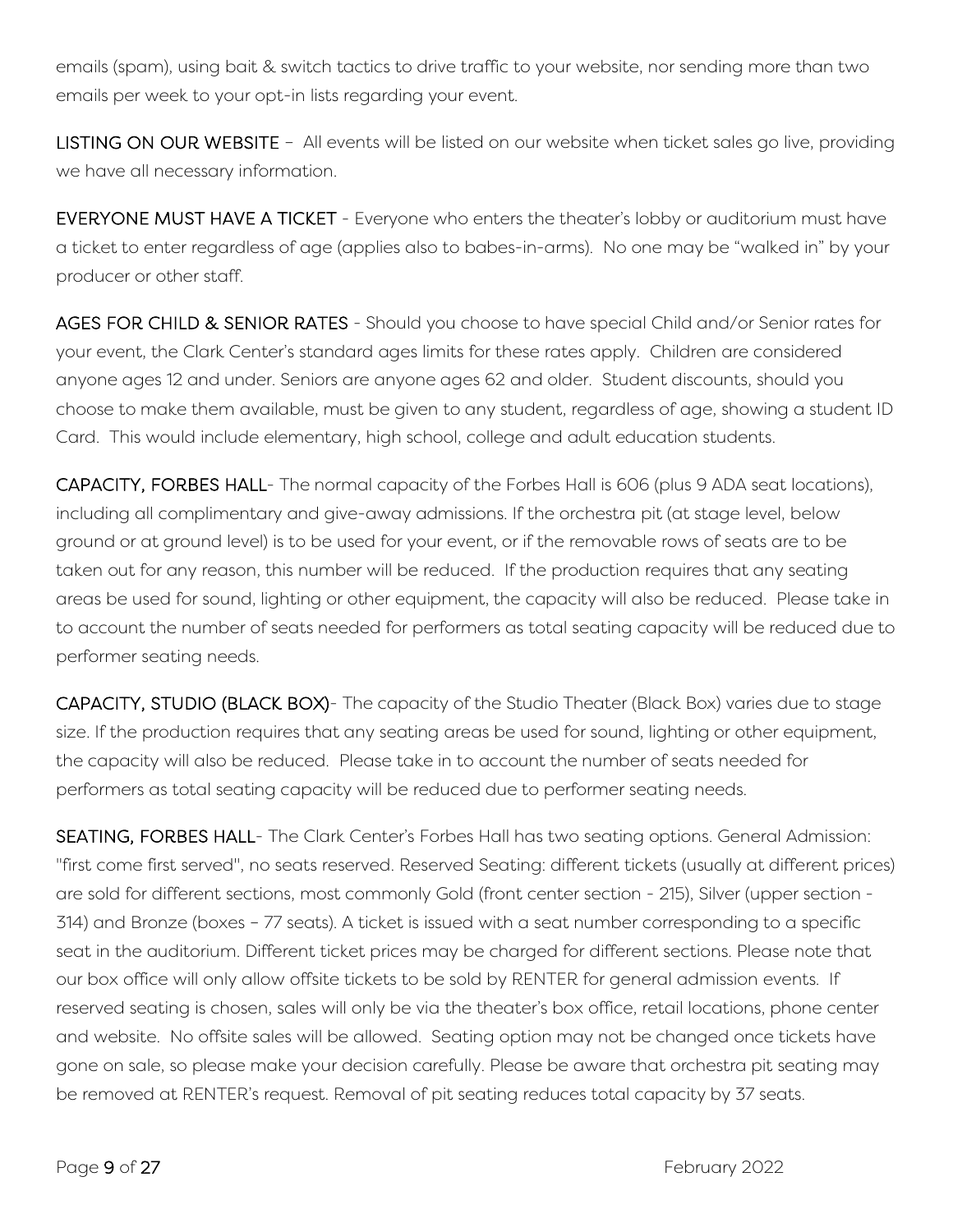<span id="page-9-0"></span>SEATING, STUDIO THEATER - , The Clark Center's Studio Theater has only General Admission due to the many possible configurations of staging.

<span id="page-9-1"></span>DISABLED SEATING - Wheelchairs take up the space of two seats but are only required to purchase one ticket. One companion ticket may also be purchased for this section. Four wheelchair tickets, and their accompanying companion seats, must be held until 30 minutes before show time, unless event is sold out.

<span id="page-9-2"></span>HOUSE RESERVED SEATS - The Clark Center reserves the right to a maximum of 4 admissions to each event held at the Clark Center. These admissions do not affect your capacity which is stated on your contract. These admissions are for use by the Clark Center with no restrictions. Additionally, the Theater will retain up to 6 seats for House Management to use in the case of double-seating or unhappy patrons.

<span id="page-9-3"></span>TICKET REFUNDS - In general, the Clark Center maintains a "no refunds, no exchanges" ticket policy. The theater reserves the right to determine when ticket refunds, in full or in part (including any service charges), may be made. Sufficient cause shall include, but not be limited to: lack of seats, seats blocked by equipment when exchange for comparable location is not possible, act substitution, show not as advertised, failure of equipment, failure to open doors or start show within a reasonable period of time as scheduled. The RENTER is responsible for any service fees or other costs so refunded to ticket purchaser if the refund is caused by action of the RENTER.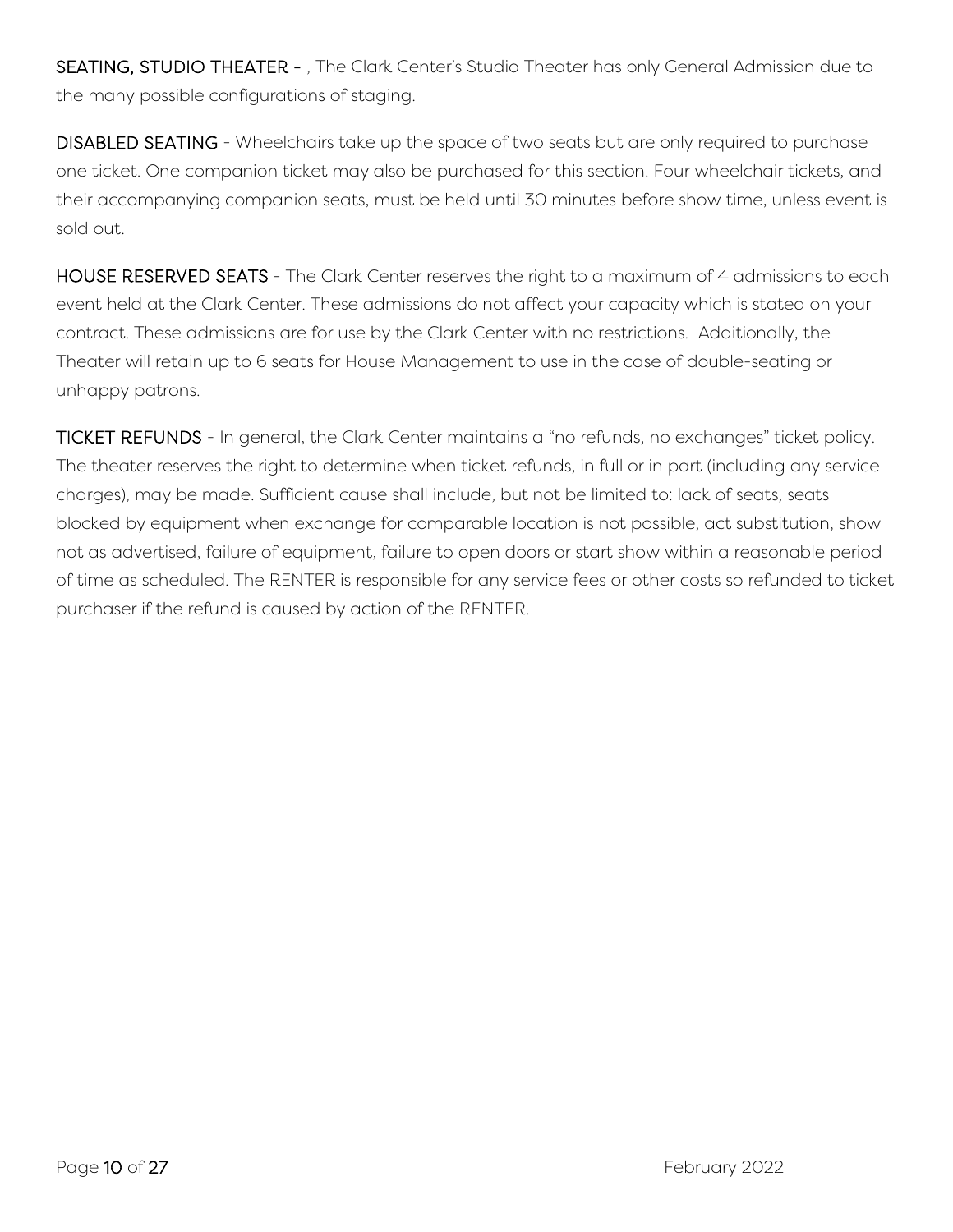#### FRONT-OF-HOUSE POLICIES

<span id="page-10-1"></span><span id="page-10-0"></span>INTERMISSIONS - The Clark Center may require that your show take an intermission. Revenue from our concessions sales are used to help offset the cost of operating the facility and directly affects the rental rates charged to the end user. A charge will be made for failure to take an intermission if required by your facility rental contract.

<span id="page-10-2"></span>THEATRE CONCESSIONS - The Clark Center reserves the exclusive right to operate the snack and soft drink concessions areas and bars, provides all staff to operate and retains 100% of the revenues derived from concessions. If the RENTER desires the snack or bar concessions to remain closed, a charge may be made. No food or beverages may be sold, catered or be provided to guests free-ofcharge without express written permission of the Clark Center. Additional charges may apply. No outside food or beverages may be brought into the theater by patrons. Special circumstances may be requested by DISTRICT renters.

<span id="page-10-3"></span>MERCHANDISE SALES - The Clark Center will allow the program or artist's merchandising to be sold; such as t-shirts, records, tapes, CD's and souvenirs. RENTER is encouraged to provide their own sales representative and bank for sales. If no representative is going to be available, the Clark Center may be able to provide a volunteer to help with sales if advance notice is given. The Clark Center will provide a table & chairs if requested in advance. The Clark Center retains 15% for recordings and all other merchandise of the gross sales as a hall percentage. This information must be forwarded to the artist's merchandising representative. The RENTER is responsible for this percentage if the merchandising representative underpays or refuses to pay. The House Manager will arrange for settlement at the conclusion of the event. No stickers may be given away at any time.

<span id="page-10-4"></span>USHERS & SUPERVISION - For all events, the Clark Center ushers and ticket takers will be provided. Clark Center will schedule the proper number of ushers based on the anticipated attendance and type of seating. For all events, a Clark Center House Supervisor is required. See fee schedule for associated costs.

PATRON PARKING - Often there are multiple events at the Clark Center and Arroyo Grande High School. These events can impact the availability of parking. RENTER is responsible for securing additional parking for artist and patrons. Some Arroyo Grande High School events may be scheduled on short or no notice and is beyond the control of the CLARK CENTER. While booking your date, inquire with the Contract Manager for any known event parking conflicts. CLARK CENTER may be able to assist in securing additional parking however, there is no guarantee.

Page 11 of 27 February 2022 CATERING - This section applies to catering to event patrons. This does not apply to catering for production staff and crew. Catering (without charge for food) is allowed at an event provided the catering personnel clean up after the event. No utensils, glassware, dishes, or platters are provided. No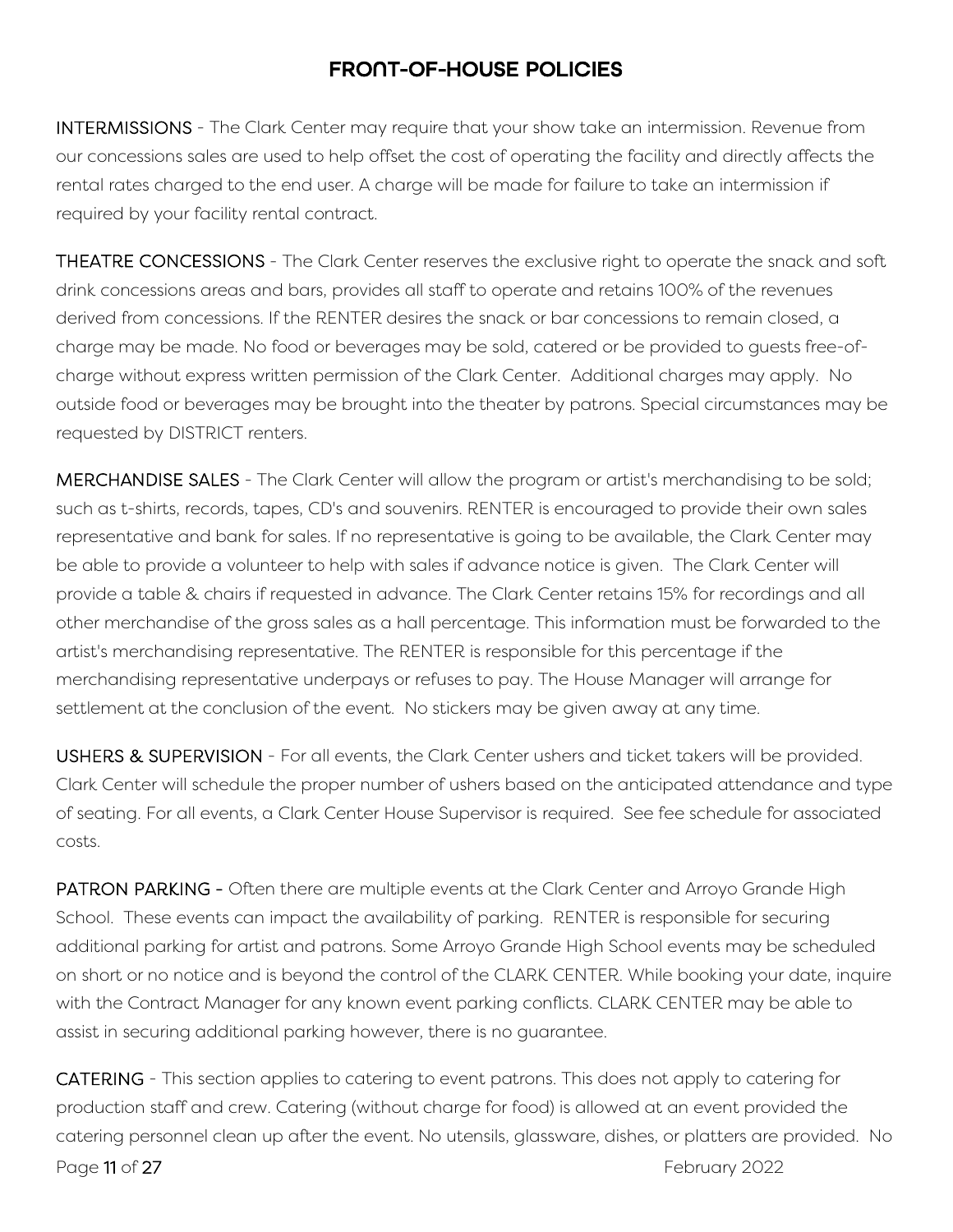deep frying is permitted. Power for catering is limited to two 20 amp circuits in the location of the concessions area. This type of activity must be confirmed during the production meeting. Alcoholic beverages are not allowed in the entire facility. This includes all parking lots and loading dock area.

PROHIBITED LOBBY DECORATIONS - The following decorations are specifically prohibited from the theatre building: confetti (static and cannons), glitter, stickers, spray paint, and liquid paint. Additionally, only approved methods may be used to affix signs, decorations or other objects to any surface, seat or fixture within the theater. Failure to use approved methods will subject your event to the cost of repairs for damages. The RENTER is responsible for picking up all decorations at the end of the event. The RENTER must submit a decorating plan and obtain approval of all decorations from the Production Manager in advance of the event. No tape, staples, holes or nails will be permitted. Any costs associated with a violation of these rules (such as cleaning up confetti or retrieving helium balloons from the ceiling) will be charged to RENTER at double the theater's cost.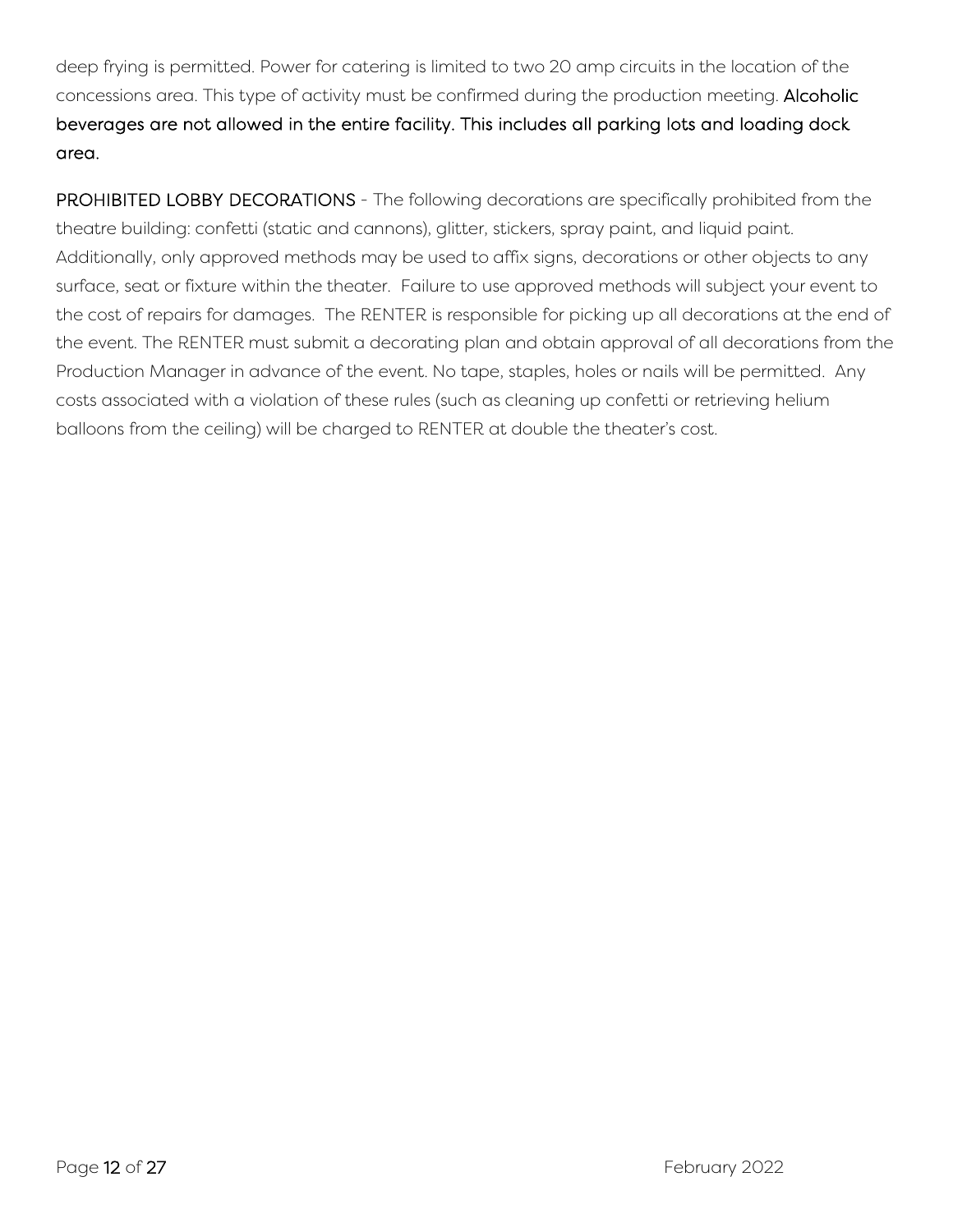#### PUBLICITY & MARKETING POLICIES

<span id="page-12-1"></span><span id="page-12-0"></span>CONTRACT & DEPOSIT REQUIRED TO ADVERTISE - No event taking place at the Clark Center may be announced, publicized or advertised in any manner what-so-ever (including "save the date" announcements) until a fully executed rental contract and full deposit is on file. Use of the Clark Center name, logo and likeness in any unauthorized marketing is an infringement of trademark law and subject to strong state and Federal penalties.

<span id="page-12-2"></span>USE OF NAME & LOGO – Refer to page 5 of fully-executed contract.

APPROVAL OF ADVERTISING - The Clark Center reserves the right to review and approve, in advance, the content and design of all advertising and promotional materials that refer to the Clark Center or any event held here in any manner whatsoever.

<span id="page-12-3"></span>PUBLICITY BY THE CLARK CENTER - The Clark Center has a comprehensive marketing program. Clark Center Cooperative Marketing Opportunities for Renters" is available on the website or from the Contract manager. There are a number of marketing opportunities that are included with rental fee. There are also a number of opportunities that may be provided at an additional cost. Please contact the Marketing Director for more information.

<span id="page-12-4"></span>MARQUEE - The Clark Center/Arroyo Grande High School marquee is managed by the Arroyo Grande High School. The Clark Center provides the school administration with a list of upcoming events, however the Center has no control over the posting of the events, length of display or frequency of changes to the marquee.

<span id="page-12-5"></span>POSTER CASES - The Clark Center has a poster display case on the front facade of the theater and display board on the kiosk in the lobby. These poster locations may be used to announce your event according to the following policy:

It is the responsibility of the RENTER to produce a poster to appear in these cases should they wish their event to be advertised in the poster cases. Should no poster be furnished, the poster space will be given to another event. Once another poster is placed in the case, RENTER will have lost the right to this display space. To ensure this does not occur, RENTER should provide event poster to the Clark Center no less than 30 days (but no more than 60 days) in advance of their event. All posters must be 17" tall by 11" wide. The Clark Center staff alone will decide which case and when to display RENTER's event poster. The theater staff reserves the right to maintain editorial control over the posters displayed and to choose not to display posters that, in our sole discretion, we deem inappropriate. Should you need poster design and printing, the Clark Center can provide graphic arts services for a fee, through our cooperative marketing menu, contact Director of Marketing Operations for more information.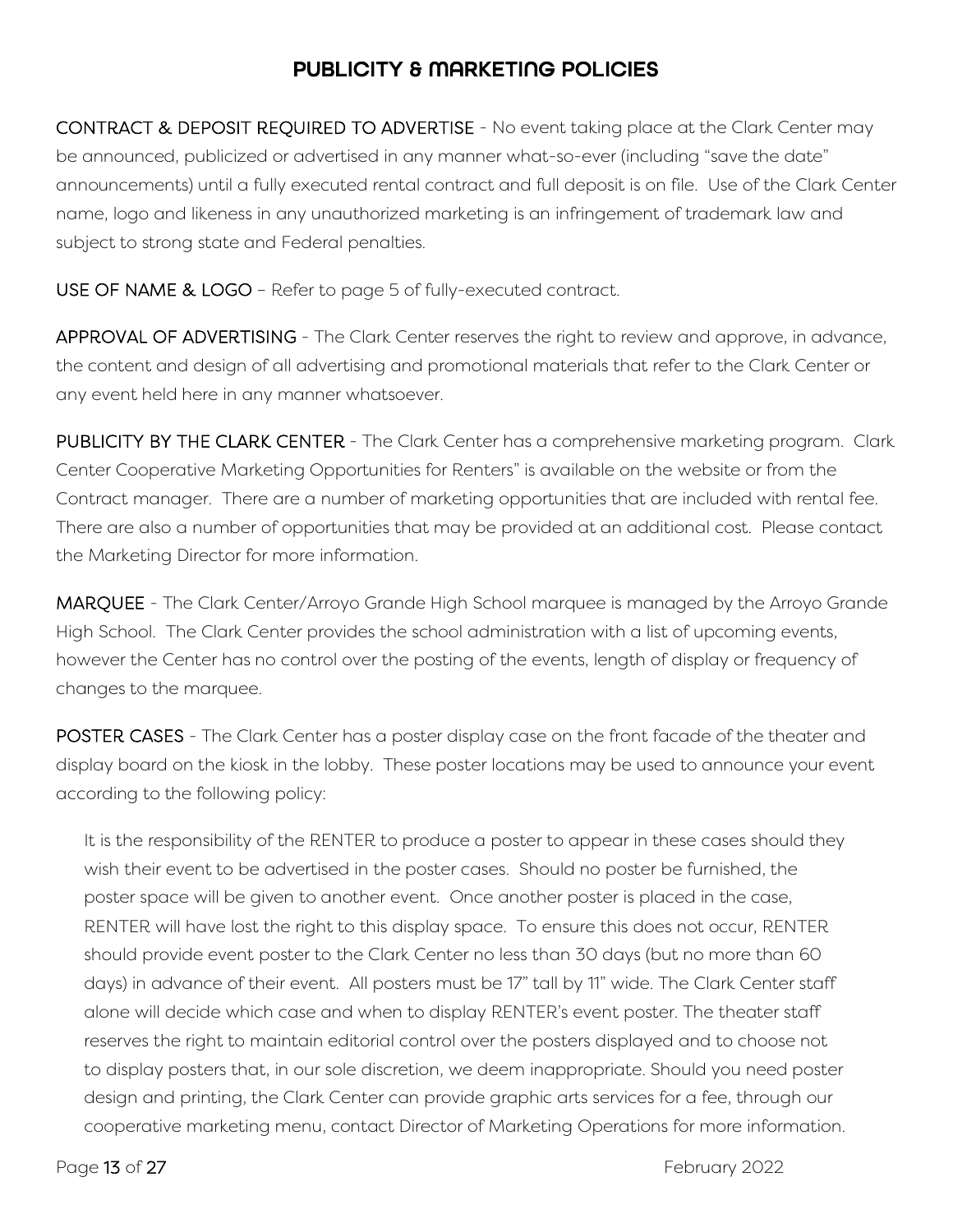To prevent confusion, the Clark Center does not allow posters to be placed at the theater to announce events not held at the theater or for birthday wishes or other public announcements.

<span id="page-13-0"></span>SPONSORS & ON-SITE ADVERTISING - The Clark Center reserves the right to approve any sponsor recognition and to refuse clients sponsorships if such sponsorships are deemed inappropriate or incompatible with the theater's standards or programming. Further, the theater reserves the right to view and approve, in advance, any advertising material to be displayed or distributed on theater property.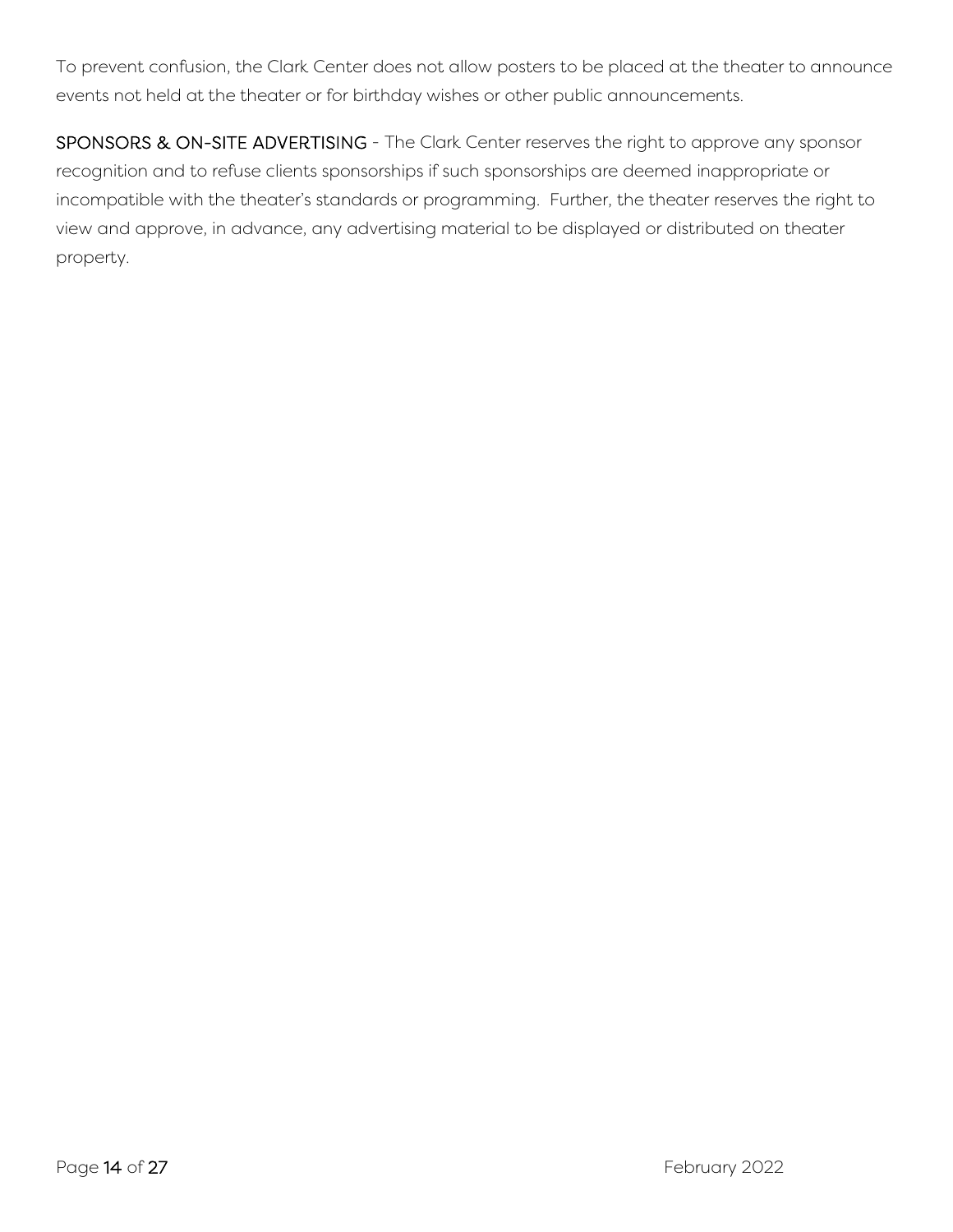#### PRODUCTION POLICIES

<span id="page-14-1"></span><span id="page-14-0"></span>DOOR & SHOW TIMES - Theatre doors shall open one half-hour before contracted show time unless agreed to in writing in the rental contract. Should RENTER choose to hold the house, Clark Center staff must be notified immediately. As noted in the section entitled TICKET REFUNDS, such delay may be grounds for refunding of tickets to your patrons. Please be sure to schedule your event set-up with this in mind.

<span id="page-14-2"></span>SAFETY - RENTER is responsible for providing a safe environment for everyone involved. Clark Center staff reserve the exclusive right to determine what constitutes a safe environment. Any aspect that Clark Center Staff determine is unsafe must be rectified immediately or the load-in or show will be suspended immediately until safety is restored.

Please review the following items with staff in advance to ensure no onsite problems on the day of your event:

- All (paths of egress) doors, hallways and rooms are to be kept clear to provide safe egress in the event of an emergency.
- No fire rated doors are to be left blocked open.
- All cables and wires must be matted and taped where they cross any aisles or doorways.
- Any patrons or attendees who require walkers, canes etc will be seated at handicap and appropriate seats to address their needs without affecting the possible safety of others.

<span id="page-14-3"></span>ACCESS – Performers and renter support staff are to access the theatre through the Artist Entrance doors at the back of the Theatre. These doors are fire rated and are NOT to be left propped open. Performers and renter support staff will be granted access at the time indicated by the production schedule. No renter staff or performers will be allowed in the building until Clark Center Staff is on site and scheduled to allow renter in. Renter personnel may NEVER be allowed in the building without a scheduled Clark Center employee.

BACK STAGE CAPACITIES – Please be aware of the occupancy limits for the back stage area. If your production will exceed these limits, you will need to coordinate with the Production manager to secure additional space (which may be at an additional fee).

| Cross Over Space (when clear of all set pieces & equipment)30 |  |
|---------------------------------------------------------------|--|
|                                                               |  |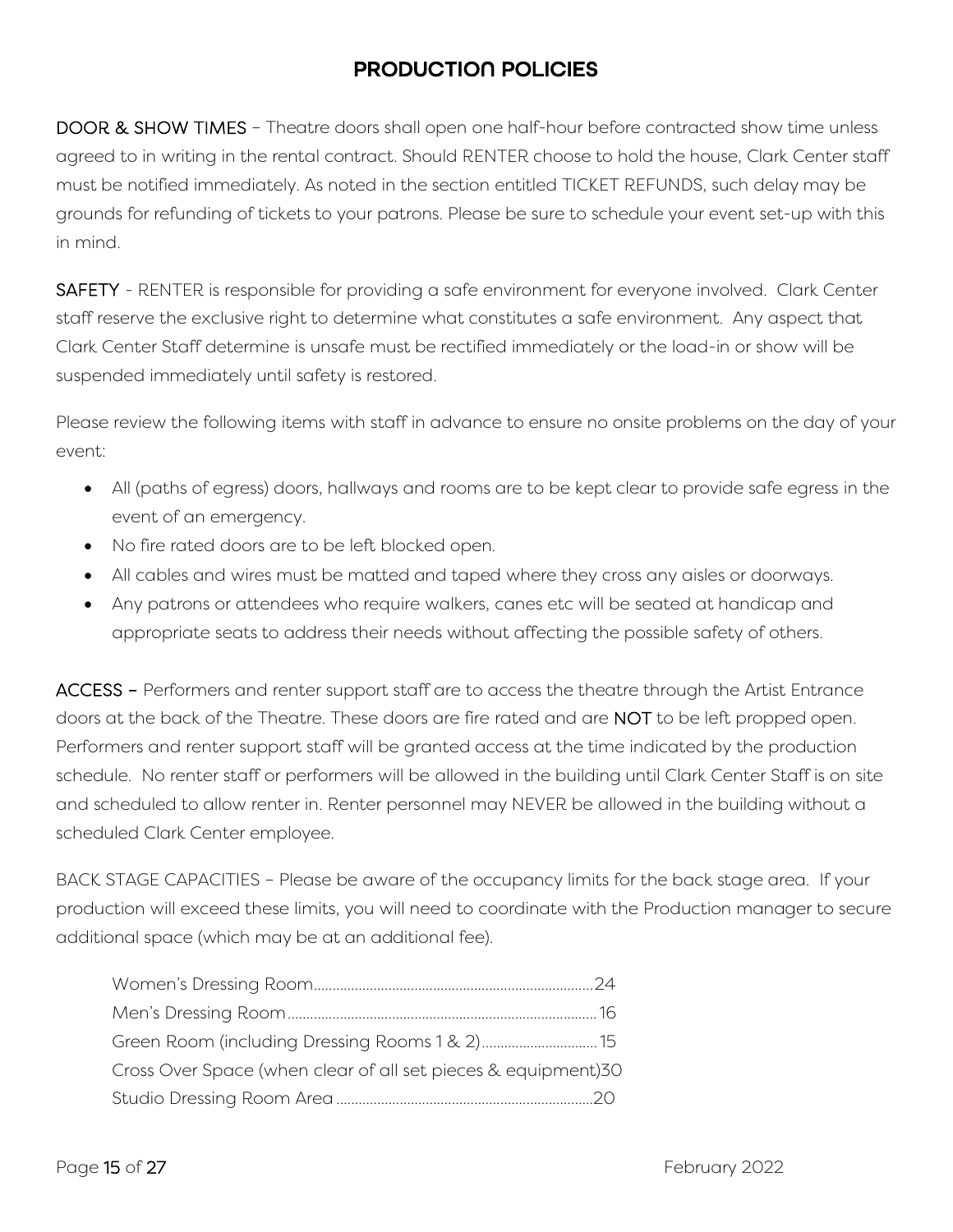<span id="page-15-0"></span>FIRE & EMERGENCY SAFETY - The Clark Center enforces fire protection safety codes and is subject to inspection by the State Fire Marshall and the Five Cities Fire Authority. All fire aisles and exits must be kept clear of equipment and people. Clark Center technical staff will clarify exiting clearances, but the ultimate authority is the Five Cities Fire Authority and the office of the State Fire Marshall, who may modify these requirements without recourse. No smoking is allowed anywhere in the building or surrounding property, including dressing rooms, parking lot and loading dock.

There is no standing or sitting allowed in the aisles, or on the stairs in the upper section. This will be enforced by the ushering and security staff. FAILURE TO FOLLOW THESE RULES WILL RESULT IN THE IMMEDIATE SUSPENSION OF THE SHOW (OR LOAD-IN) UNTIL THE CONDITIONS ARE CORRECTED. IF THEY ARE NOT CORRECTED, THE SHOW WILL BE CANCELLED WITHOUT REFUND TO THE RENTER.

<span id="page-15-1"></span>PROHIBITED ITEMS IN PRODUCTION - The following decorations are specifically prohibited from the theatre building: confetti (static and cannons), glitter, stickers, spray paint, and liquid paint. Additionally, only approved methods may be used to affix signs, decorations or other objects to any surface, seat or fixture within the theater. Failure to use approved methods will subject your event to the cost of repairs for damages. The RENTER is responsible for picking up all decorations at the end of the event. The RENTER must submit a decorating plan and obtain approval of all decorations from the Production Manager in advance of the event. No tape, staples, holes or nails will be permitted. Any costs associated with a violation of these rules (such as cleaning up confetti or retrieving helium balloons from the ceiling) will be charged to RENTER at double the theater's cost.

#### <span id="page-15-2"></span>RESTRICTED ACTIVITIES -

Use of Open Flame - Open flames, pyrotechnics, and other incendiaries are allowable at the Clark Center with strict rules and procedures to provide the safety for all cast, crew and the facility. As a Clark Center user, you will be required to provide information, discussion and extra care in order to be permitted to operate these devices. The Clark Center has an excellent professional relationship with our local fire authorities and operates the theatres in accordance with strict fire codes. The production department will be responsible for contacting the fire department for permissible use of the open flame devices you would like to be permitted for as Center fire alarm systems must be disarmed and a Clark Center fire watch representative must be scheduled. Fire watch is a billable technical support service.

In order to operate or have lit candles, torches, lanterns, twirling batons or other lit twirling or spinning devices, magical effects, and any other scenic, prop, or costume devices utilizing open flame or fire, you must submit a written letter of intent to the production department at least 4 weeks prior to the first rehearsal or show requiring the effect. The written request should include accurate details of the use of these devices including, a complete description of the device or effect; how long the effect, fire, or flame will occur; what type of fuel is used; where in the facility the effect will be ignited, used

Page 16 of 27 February 2022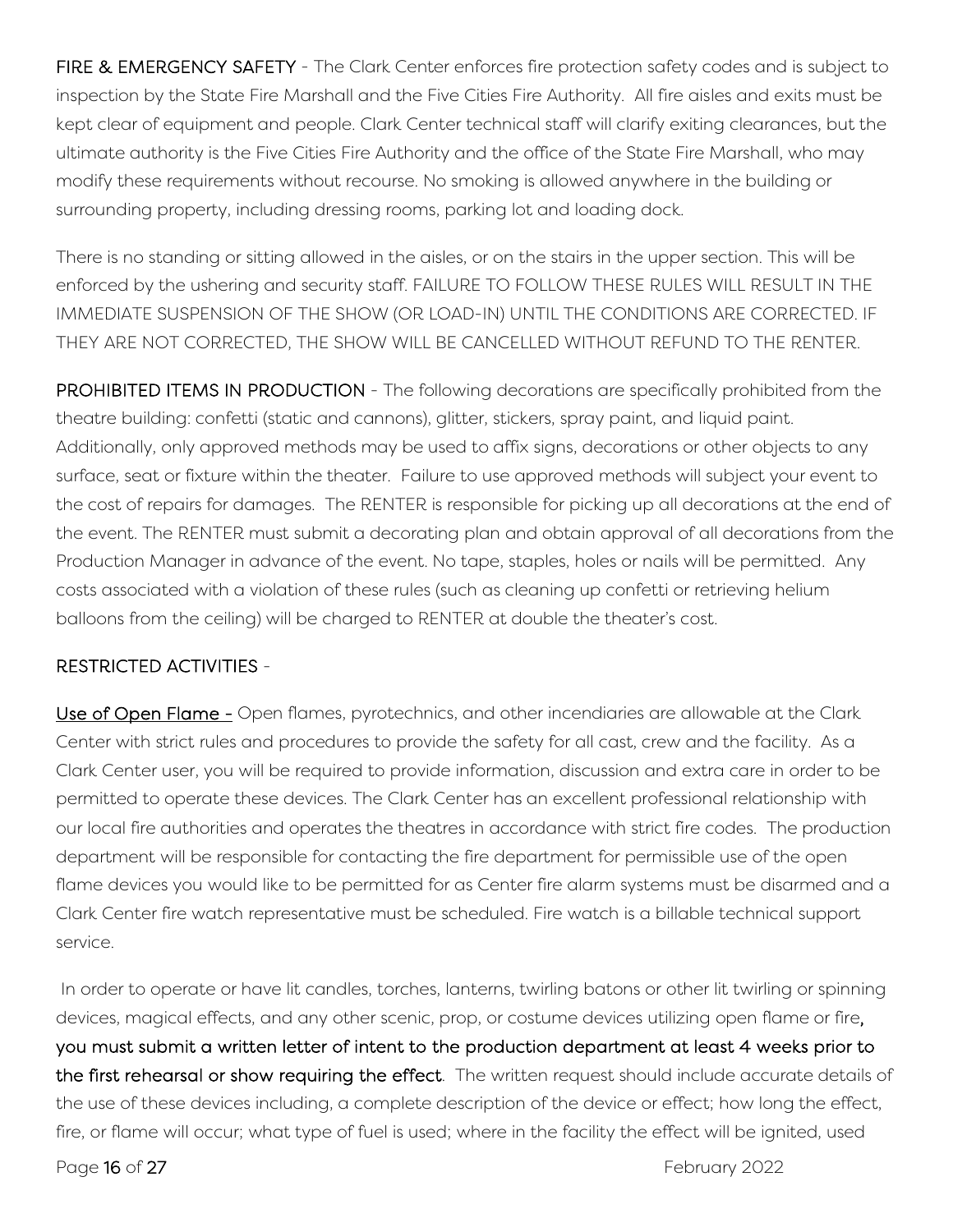and extinguished; where onstage will the effect be used in relationship to proximity of scenery, draperies, performers, and audience; the names of the technicians responsible for fire watch and trained in the proper operation of fire extinguishers; and the name of the person ultimately responsible for the effect, flame or fire use. Please note flame retardant testing may be required on items near the use of your effect.

The production department will obtain the appropriate information and permits from the fire authorities, but depends on you to develop and execute a fire safety plan. Once the plan is developed, no deviation of the execution of the effect or plan is permitted. We want you to be able to enhance your production with the use of open flame or fire effects, and want you to understand consistency is important. Please contact our production department with any questions or for additional information.

Prop Weapons - We understand the need to use prop weapons in a show from time to time. The use of prop weapons is allowable for a show, however certain safety measures must be in place because the Clark Center resides on public school property with a close proximity to young people. Any show using prop weapons must comply with the following protocols and be sensitive to the safety and peaceful cohabitation within the surrounding school environment. In addition, any use of prop weapons must be prearranged during the production meeting with the Production Department prior to the show. Last minute decisions to use any type of prop weapon are prohibited and their use will be disallowed.

Prop weapons include but are not limited to guns, rifles, knives, daggers, blades, swords, foils, cannons, grenades, catapults, trebuchets (Look it up!) or any recognized military, police or criminal weapon. Any use of any type of weapon must be cleared through our Production Department in advance.

Transportation of prop weapons to and from the Clark Center must be done in an enclosed case or covering to prevent students or other school district staff on the property from becoming alarmed. Violin cases are acceptable. They must be dropped off in the back of the building and immediately secured in the building. Secured Storage must be prearranged and defined on a case by case basis with the Production Department. Common sense should prevail. During shows and rehearsals, the responsibility of the safe storage, handling, operations and discharge of any prop weapon resides with the Stage Manager and/or Technical Supervisor of the show. Any volunteer crew member or subcontractor must work with the Clark Center paid staff to ensure this process. A secured storage area will be defined at the production meeting, and all prop weapons must be locked in this area before and after their use in a rehearsal or show to prevent access by any students or other non-show related persons.

Audience warnings will also be required for any weapon that creates a large noise or otherwise startles the audience when used or discharged. Common sense should prevail. Please post information in your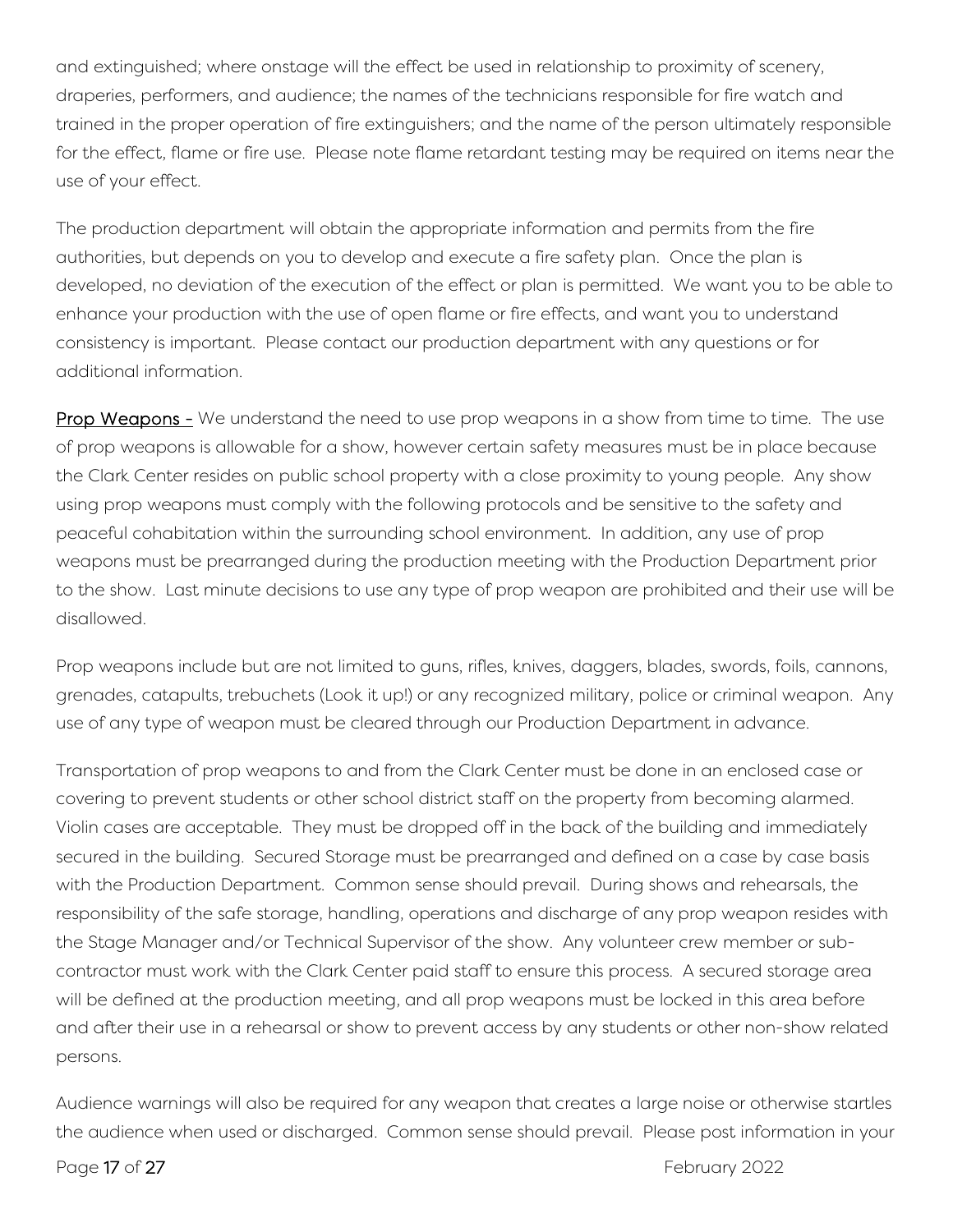program and in a preshow announcement warning your audience and our patrons of the use of any weapons in the show.

Use of Smoke and Lasers - Any use of mechanical smoke or lasers must be approved in advance in writing by theater. If the presentation includes the use of lasers, artist or RENTER must provide documentation of laser type, manufacturer, method of use, description/location of projection surface and location of source in writing to theater not less than four (4) weeks prior to engagement. Similarly, if mechanical smoke is to be used, documentation of manufacturer, method of use, description/location and MSDS sheets for the chemicals used in the fog must be forward in writing to the theater not less than four (4) weeks prior to event. Upon approval, the Production Manager will notify RENTER of conditions of use.

AUDITORIUM - The use of the auditorium includes the use of the lobby, restrooms, stage, greenroom and dressing rooms. A Clark Center staff person is required on site from the time you first enter the building until you vacate to assist you by opening and unlocking the areas that you have chosen to rent for your event and to turn basic house lighting on and off. Please note that all staff time including the required staff mentioned above—will be charged to the RENTER on an hourly basis under the guidelines and rates established by the rental contract. The RENTER or representative named in the rental contract documents must be present during the entire period of RENTER's rental.

<span id="page-17-0"></span>DRESSING ROOMS - The Clark Center has a green room with two principal dressing rooms with bathroom; and two large dressing rooms with bathroom facilities stage left. The greenroom can also function as a production office with phone, fax and internet lines (additional fee and security deposit required). These are not party areas and the Clark Center reserves the right to enter any and all areas to enforce the rules and to limit the number of people in the area. Neither alcohol nor smoking is allowed in the dressing or green room areas – or anywhere on the property including the parking lot and loading dock. RENTER is responsible for ensuring that all volunteers, staff, contractor, actors and performers of RENTER are aware of the policy and adhere to it. The RENTER is responsible for clean-up by placing all trash in bags provided.

<span id="page-17-1"></span>STAGE FLOOR - At no time may RENTER or RENTER's representative drill, screw, glue or nail sets props or equipment into the stage floor (or any other portion) of the Clark Center without written approval by the Production Manager.

<span id="page-17-2"></span>THEATRICAL STAGE LIGHTING AND CONCERT SOUND SYSTEM - The Clark Center has an in-house theatrical lighting system and concert sound (see tech specification document for more information). There may be additional charges for this equipment, and it is subject to availability. Clark Center staff or authorized technicians requested via the "Outside Technician Agreement" are the only people allowed to operate this equipment. All Clark Center staff time will be charged to RENTER on an hourly basis under the guidelines and rates established by the attached fee schedule. Any sound, lighting or

Page 18 of 27 February 2022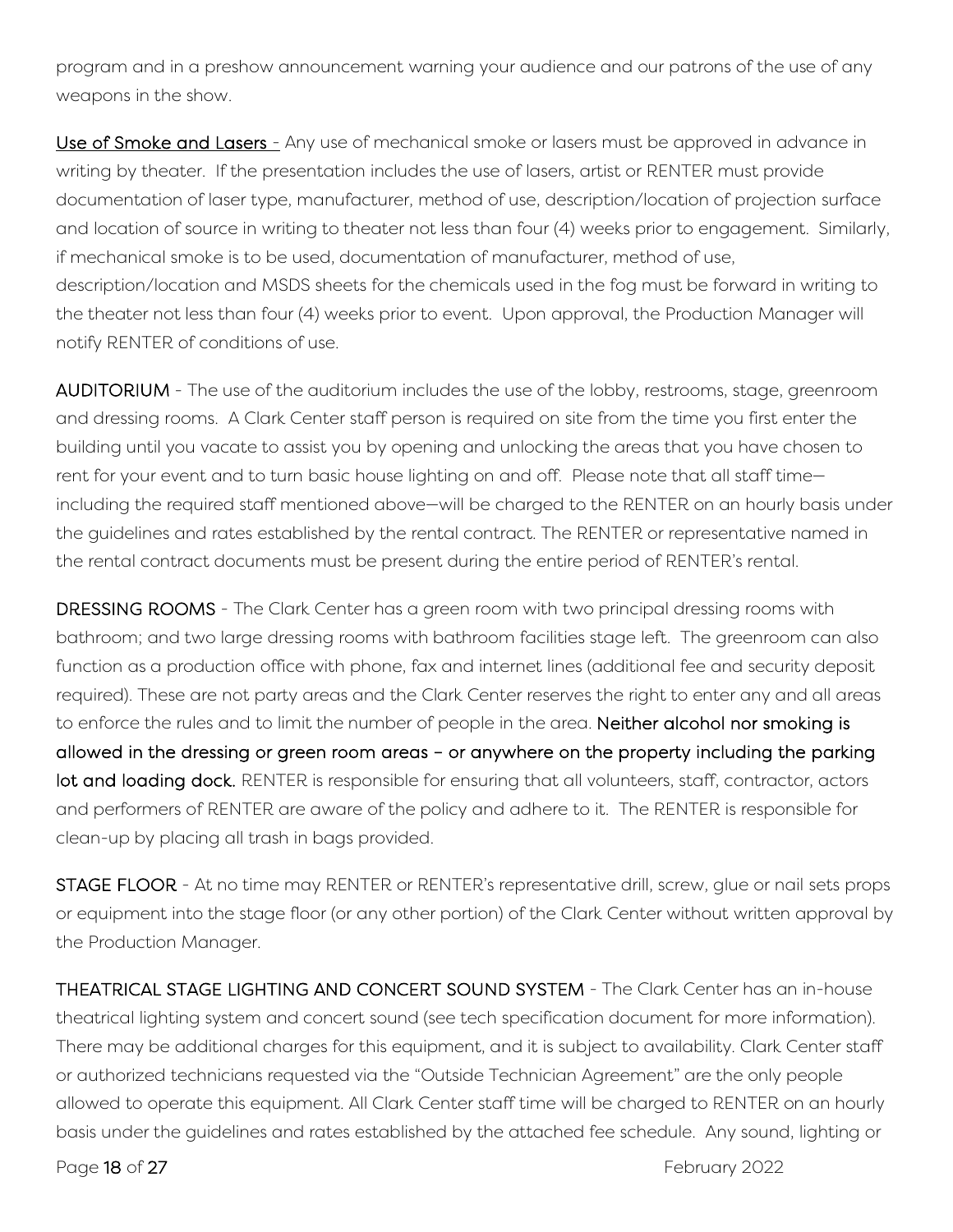video equipment required for your event beyond that available in-house can be provided by our contracted vendors at an additional cost to be determined in the production estimate. You will only be allowed the use of Clark Center equipment that was requested in advance as part of your rental contract. Outside equipment must be approved by Clark Center Production Manager for compatibility.

BACKSTAGE POWER - The Power is available for touring equipment as listed in the Technical Specifications. RENTER or lighting subcontractor must provide adequate length and gauge of feeder cable. There is an additional charge for the use of this power, which includes the electrician's labor for tie in and disconnect of this service. All connections shall be made by Clark Center electricians who reserve the right to refuse connection of dangerous, defective or non-code conforming equipment. All connections are to Cam-Lock plugs located on the upstage center back wall.

<span id="page-18-0"></span>STORAGE - RENTER, caterer, decorator, florist or entertainer property cannot be stored overnight either prior to or following rental period without written approval from the Production Manager. In addition, deliveries will not be accepted prior to the start of the scheduled rental period nor may artists, staff or volunteers arrive prior to start of your paid rental without written approval from the Production Manager.

<span id="page-18-1"></span>LOAD-IN & LOAD-OUT - Any time spent within the building will be charged to your event. This includes load-in, event set-up, sound-check or rehearsals (if any), the event or performance, and teardown/load-out. Please be sure that you have calculated enough time for your event's requirements. Supplies, equipment, personnel and volunteers cannot arrive at the theater in advance of the beginning time stated on the rental contract and must all have been vacated from the building by the end of the rental time on your contract. Otherwise, rental and staffing charges and overtime calculations will begin once the first person or equipment enters the facility and continue until the building has been properly vacated. All personal belongings, equipment, decorations, sets and all items associated with RENTER's event must be removed from the facility by the end of RENTER's rental period. No items may remain overnight for pickup the next day without rental of the facility for the following day at full rental rate.

<span id="page-18-2"></span>PARKING - There is limited parking available for cars, trucks or tour coaches directly behind the Clark Center. A fire lane must be always maintained. It is the RENTER's responsibility to inform their employees, subcontractors, and guests of this policy. The Clark Center assumes no liability for any vehicle. Truck and tour coach parking is by city permit only, as directed by Clark Center Representatives. There is a parking lot behind the adjacent high school building. Please direct your personnel to use these resources. Often there are multiple events at the Clark Center and Arroyo Grande High School. These events can impact the availability of parking. RENTER is responsible for securing additional parking for artist and patrons. Some Arroyo Grande High School events may be scheduled on short or no notice and is beyond the control of the CLARK CENTER. While booking your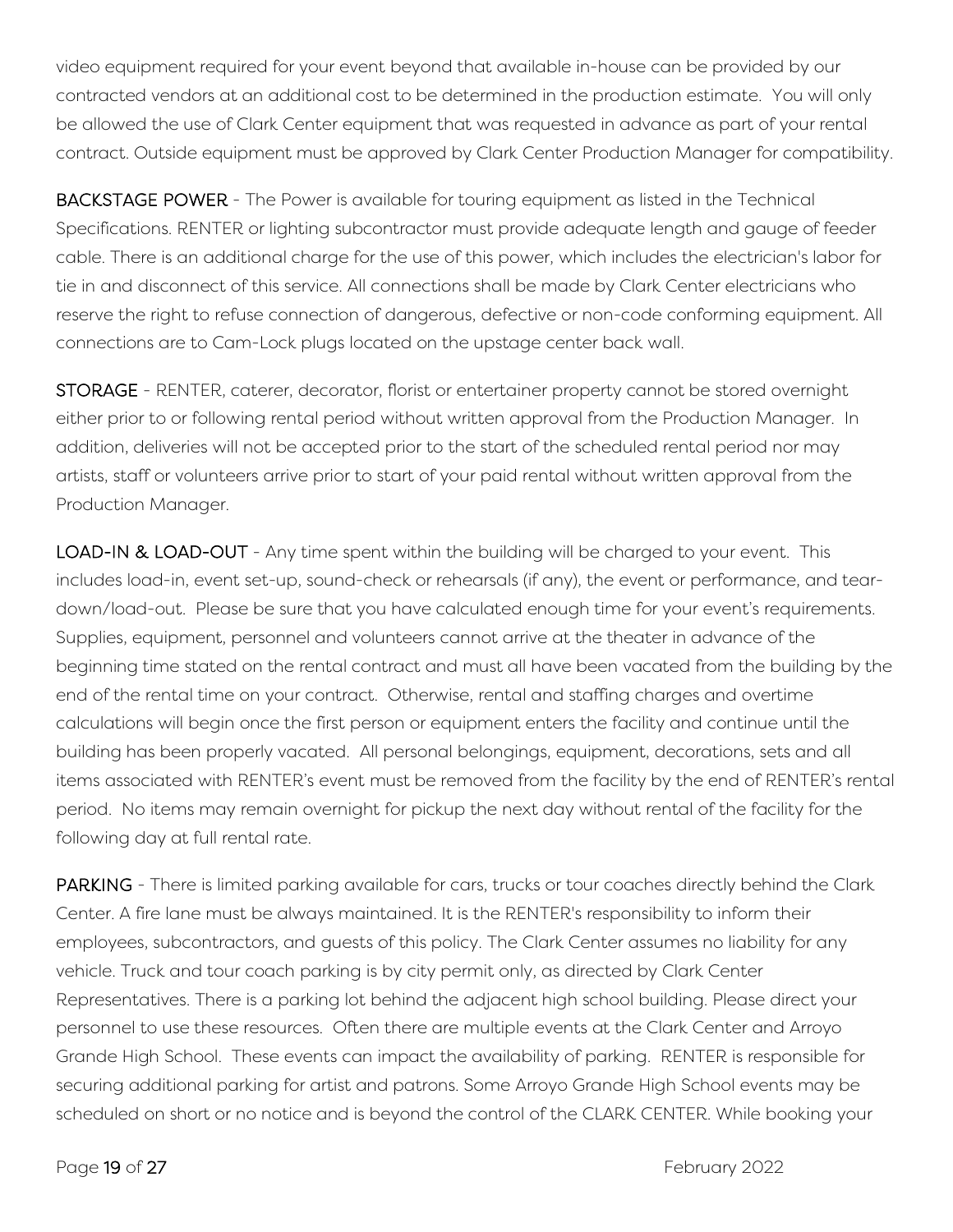date, inquire with the Contract Manager for any known event parking conflicts. CLARK CENTER may be able to assist in securing additional parking however, there is no guarantee.

<span id="page-19-0"></span>CLEAN UP - The RENTER is responsible for clean up beyond that normally expected for an event. This generally would not include the audience area unless unusual amounts of trash are generated by the event. RENTER is responsible for cleanup of the stage area and dressing rooms, including decorations, stage garbage, tape, drinks and food.

<span id="page-19-1"></span>SOUND LEVEL - The Clark Center cares about the health and safety of its staff and patrons as well as the safety of our building and enforces a maximum sound level policy of 100db, recorded at the house mix position. The forgoing notwithstanding, Clark Center staff alone shall determine what constitutes a safe sound level. RENTER is responsible for notifying their sound providers or technicians of this policy if they are not Clark Center staff members. The Clark Center staff reserves the ultimate right to decide safe sound levels and to enforce this policy. Should RENTER or their sound engineer not cooperate to lower volumes deemed unsafe, the Clark Center will cut power to the sound system and cancel the performance without refund to RENTER. Additionally, the Clark Center will advertise and have earplugs available at all events that are expected to be performed at high volume as a courtesy to our patrons.

<span id="page-19-2"></span>RIGHT TO PHOTOGRAPH - The Clark Center reserves the right to take still and video photography of RENTER's event exclusively for purposes of the theater's advertising, promotion and trade. Such photography will be taken in such a manner as not to detract from RENTER's event or the audience's enjoyment. It is RENTER's responsibility to notify all artists and performers that photography and video of their performance may be taken by the theater.

<span id="page-19-3"></span>Page 20 of 27 February 2022 ON-SITE MEETINGS / EXCESSIVE STAFF TIME - A confirmed rental contract and deposit entitles RENTER to one 60-minute on-site production meeting at the Clark Center at a mutually agreed time 60-90 days prior to the event. Renter will be provided with a pre-production worksheet to prepare for this meeting. (Available online at [www.clarkcenter.org](http://www.clarkcenter.org/) - Rent the Center page) A Technical plan & estimate for this contract will be established after this meeting. In order to make best use of this meeting, RENTER is encouraged to meet with their production staff in advance of this on-site meeting to ensure that all parties are on the same page with regard to RENTER's planned use of the Clark Center. RENTER should take care to ensure that all of RENTER's head staff are able to attend this onsite meeting. Examples of the staff who should attend are: Event Producer, Event Production Manager, Artist or Performer's Representative, Caterer, Head Decorator, etc. RENTER and RENTER's staff should have read and familiarized themselves with these Rental Policies and any artist contracts or technical riders in advance of this meeting. A list of all equipment is available online at [www.clarkcenter.org](http://www.clarkcenter.org/) – Rent the Center page. While we are eager to help ensure the success of your Clark Center event, additional on-site meetings will be charged at the theater's hourly rental rack rate, with a two hour minimum. While we aim to be a resource for your event staff and ask that you do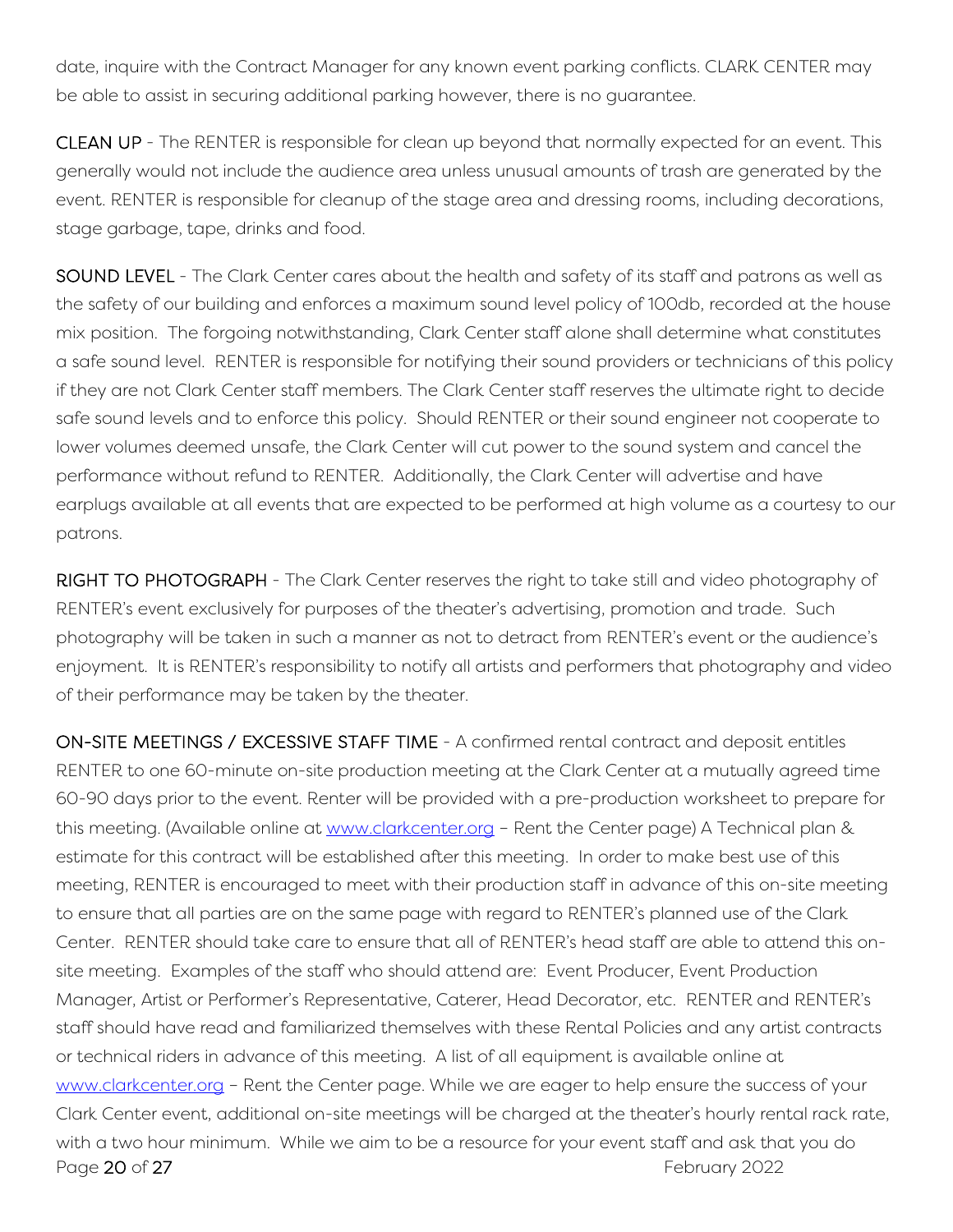contact us with any questions, ideas or concerns, be advised that excessive phone, fax, mail or email communications will incur additional staff time charges. Production Manager will communicate the need for additional time and charges. This policy is in place to allow the Clark Center staff to focus on the business of operating and maintaining the theater and to ensure equal attention to all renters and events.

Any additional meeting time will be billed to RENTER at a rate of \$30.00 per hour for the Production Manager.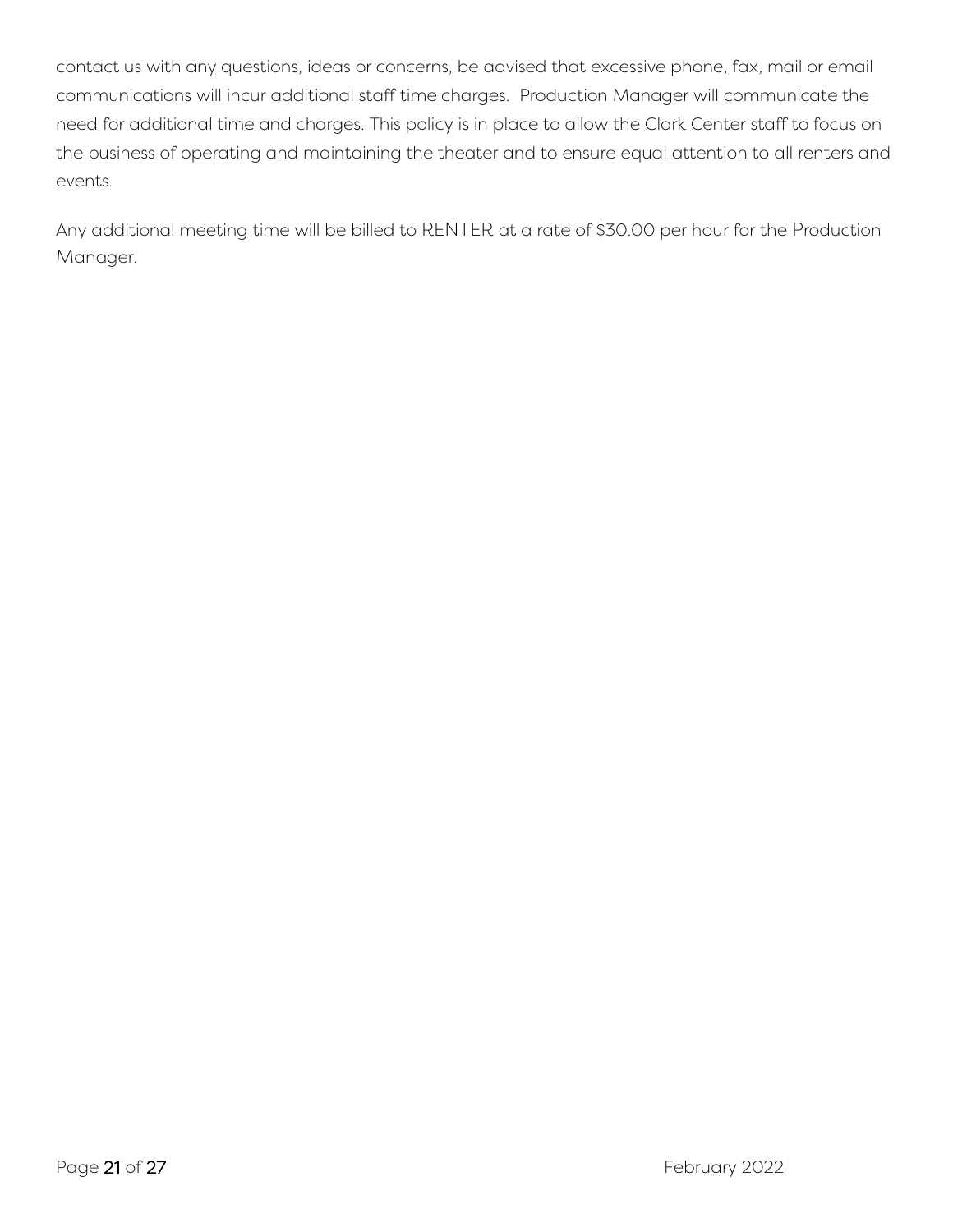#### Accident/Incident Reporting

<span id="page-21-1"></span><span id="page-21-0"></span>COMMUNITY AND GENERAL PUBLIC - Any accidents/incidents occurring while the public is in the building or on Clark Center premises must be immediately reported to the House Supervisor. The House Supervisor; and if applicable, the injured party will complete a Confidential School Incident Investigation form and submit it to the Theatre Manager for processing. This is a CONFIDENTIAL report; a copy of the report should NOT be give to the injured party.

If injured individual cannot safely exit the building under his or her own power, the House Supervisor will notify first responders to evaluate, and assist said patron.

<span id="page-21-2"></span>LMUSD STUDENTS - For accidents/incidents involving students, the Teacher and/or Principal present at the time of the accident/incident must complete a Confidential School Incident Investigation form. The completed original form must be submitted to the Theatre Manager for processing; a copy of the report should be given to the school Principal. This is a CONFIDENTIAL report; a copy of the report should NOT be give to the injured student or his or her parent(s).

If a student requires emergency medical assistance, District staff will call 911 for assistance.

If there is not an immediate need for medical attention, the student's parent(s) will be contacted at the time of the accident/incident, and the student will be cared for by the Teacher present until the parent provides further instruction (i.e., return to class) or arrives to transport the student to home, doctor's office, or hospital.

If the parent(s) cannot be reached by telephone, appropriate supervision and basic first aid will be provided for the student until the Teacher/Principal can transport the student back to his or her school site or to a designated urgent care facility.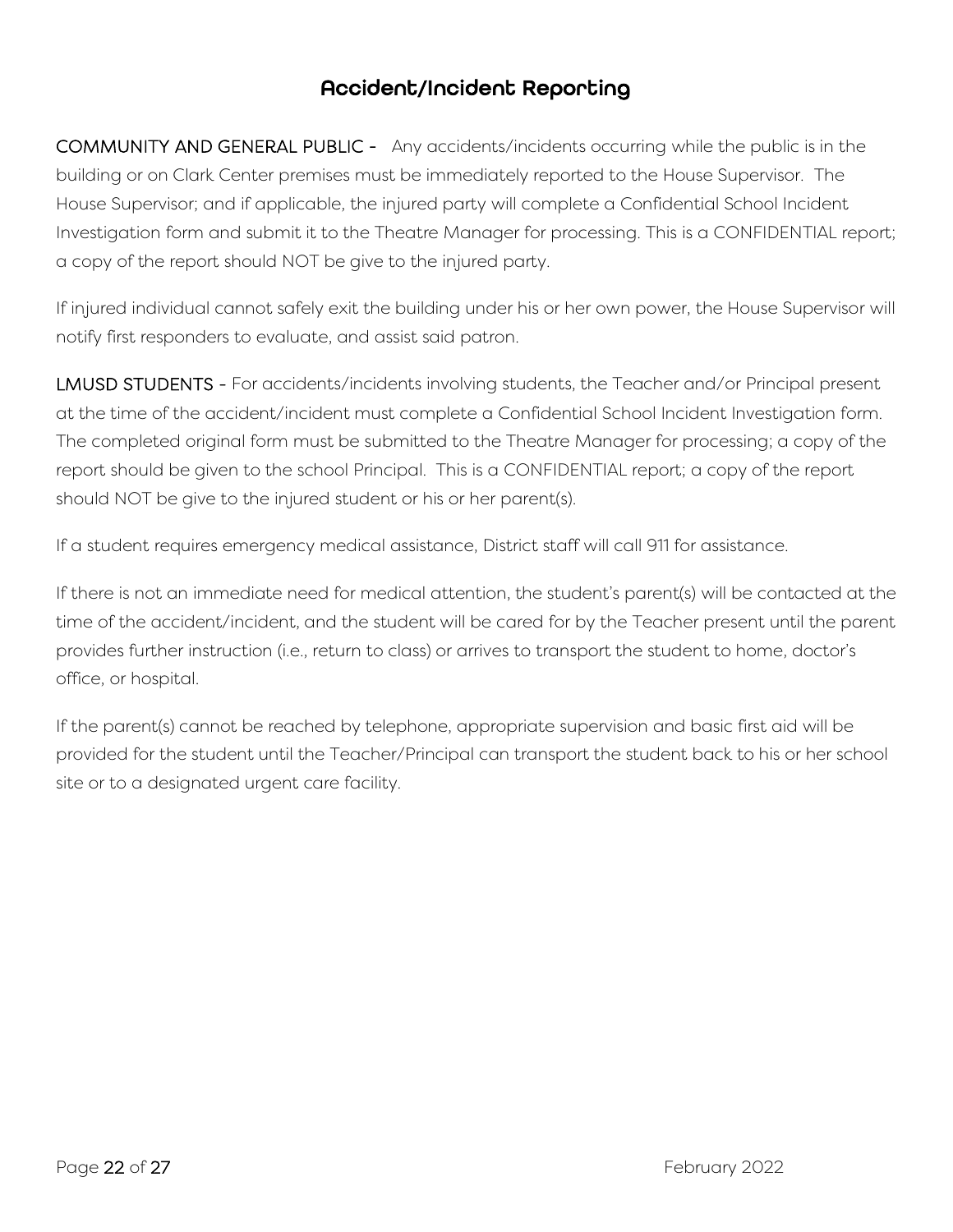#### GENERAL POLICIES

<span id="page-22-1"></span><span id="page-22-0"></span>NONDISCRIMINATION - RENTER will not discriminate against, segregate, refuse admittance to nor provide biased or even preferential treatment on the basis of race, color, creed, religion, sex, age, handicap, medical condition, sexual preference, gender identity, marital status, ancestry or national origin of any person. This includes in programming and program content or philosophy and specifically prohibits programming promoting or advocating discrimination, violence or biased treatment based on any of these classifications.

<span id="page-22-2"></span>DAMAGE TO FACILITY - The RENTER is responsible for all damage to the facility caused by, or as a direct result of their event, by artists, guests, patrons, staff, crew, volunteers, subcontractors or others. This specifically includes but is not limited to damage to curtains, projection screen, bathrooms, dressing rooms, seats, stage, sound equipment, lighting equipment and furnishings. RENTER is also responsible for lost revenues due to damage.

<span id="page-22-3"></span>HOLD HARMLESS - RENTER shall indemnify and hold harmless Clark Center Clark Center; and the Lucia Mar Unified School District; including any of our contractors, employees, agents, officers, volunteers or members against any and all liabilities, suits, damages, actions and/or claims (including attorney's costs) arising out of the RENTER's use of the theatre. This includes, but is not limited to damage to property or injury to any patron, event attendee, RENTER, RENTER's employee, RENTER's volunteer, RENTER's subcontractor, and/or RENTER's agents as well as others. This also includes any contractual obligations, including but not limited to artist fees, film rental fees, equipment rental, copyright holders and/or advertising firms.

<span id="page-22-4"></span>LIABILITY – The Clark Center Clark Center; and the Lucia Mar Unified School District; including any of our contractors, employees, agents, officers, volunteers or members are not liable for any damages, including consequential damages, for their failure to perform as stipulated in this contract due to circumstances beyond the control of the above organizations, including but not limited to equipment failure. In any event, any monies returned to the RENTER shall be limited to the contracted rental amount.

<span id="page-22-5"></span>ANIMALS - Only seeing-eye and other service dogs or animals used in on-stage performances are allowed at the Clark Center. Non-service animals of any kind are not allowed in the Clark Center either front-of-house or in the dressing rooms or backstage.

<span id="page-22-6"></span>DISRUPTIVE PEOPLE - The Clark Center reserves the right to remove from the premises, any person or persons engaging in disruptive, loud, belligerent or threatening conduct—whether patron, staff, crew, performer, volunteer, producer or others. The Clark Center reserves the right to refuse admission to any person displaying the above behaviors or who appear intoxicated or under the influence. The Clark Center shall not be held liable for any damages to the RENTER through exercising this right.

Page 23 of 27 February 2022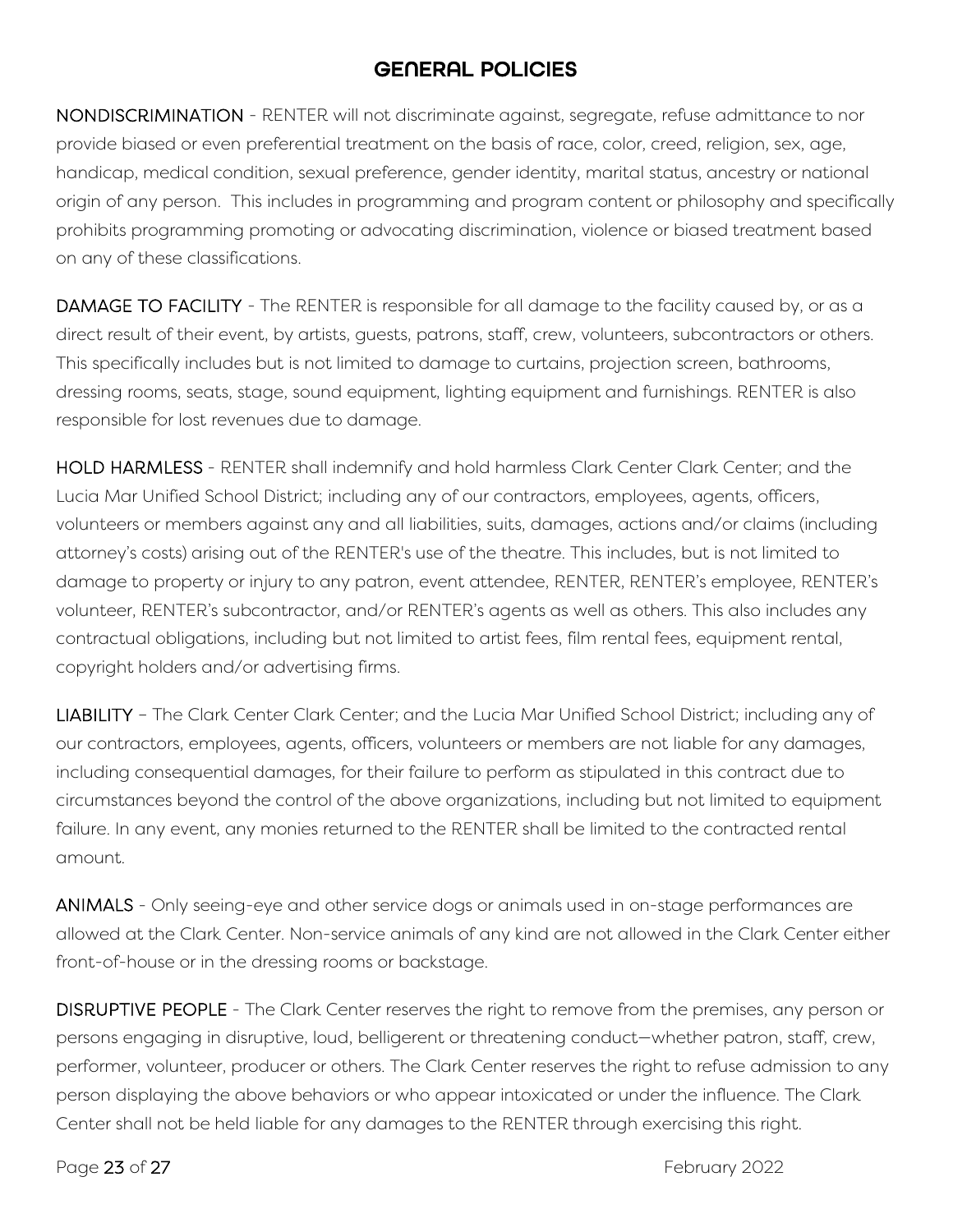<span id="page-23-0"></span>USE OF ALCOHOL AND TOBACCO PRODUCTS – Use or possession of ANY alcohol product is prohibited in or around the Clark Center Facility. Smoking and the use of illegal drugs is prohibited in or around the Clark Center facility. This includes all parking lots and loading dock area.

<span id="page-23-1"></span>SEATING - There is no standing or sitting allowed in the aisles, or on the stairs in the upper section. This will be enforced by the ushering and security staff. FAILURE TO FOLLOW THESE RULES WILL RESULT IN THE IMMEDIATE SUSPENSION OF THE SHOW (OR LOAD-IN) UNTIL THE CONDITIONS ARE CORRECTED. IF THEY ARE NOT CORRECTED, THE SHOW WILL BE CANCELLED WITHOUT REFUND TO THE RENTER.

Please be aware that orchestra pit seating may be removed at RENTER's request. Removal of pit seating reduces total capacity by 37 seats.

<span id="page-23-2"></span>MODIFICATION - This RENTAL POLICIES HANDBOOK, FACILITY USE AND SERVICES AGREEMENT and FEE SCHEDULE represent the entire agreement between the parties and any term not expressed herein is not intended to be part of this agreement. This contract may be modified in writing only, signed by an authorized CLARK CENTER representative and the RENTER. The terms of the contract are subject to any special arrangements as listed under "special terms" on the contract document.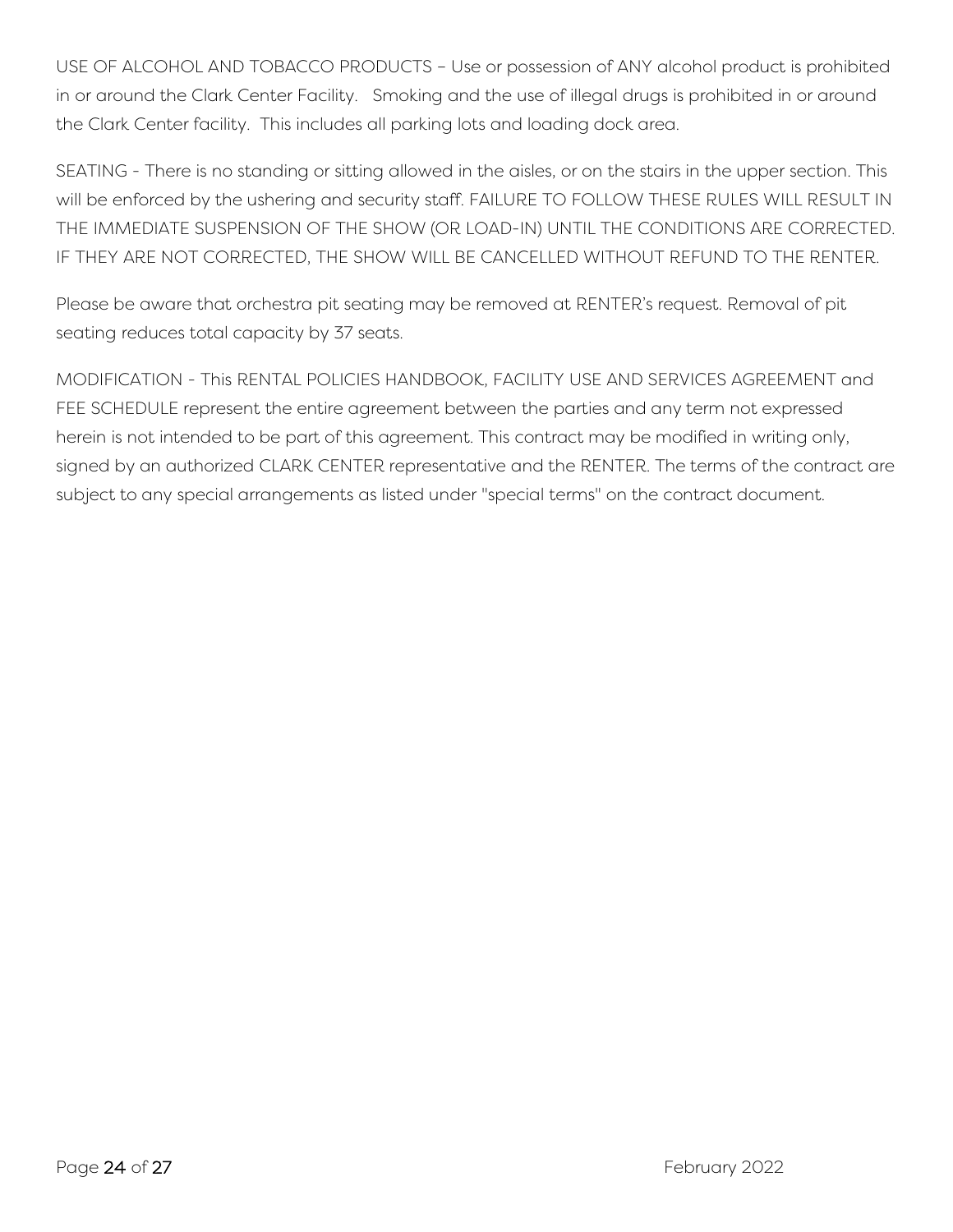#### LMUSD WAIVER POLICIES

<span id="page-24-0"></span>LUCIA MAR UNIFIED SCHOOL DISTRICT RENTERS – Per the Joint Use agreement Rental fee waivers can be utilized on Monday, Tuesday, or Wednesday and are limited to the following per academic year:

Each High school will be allowed 11 waivers

Each Middle School will be allowed 3 waivers

Each Elementary School will be allowed 2 waivers

Waivers shall be used for student productions or educational staff presentations. Waiver of fees applies only to rent. District Renter is responsible for all technical support including staff and equipment rental/usage (piano, lights, etc).

Per the Joint Use agreement, LMUSD schools and programs are eligible for reduced rental rates and reduced Front of House rates. LMUSD schools and programs shall be defined as student productions or educational staff presentations. Productions provided by non-District organizations that may benefit District programs shall be considered a Community Renter.